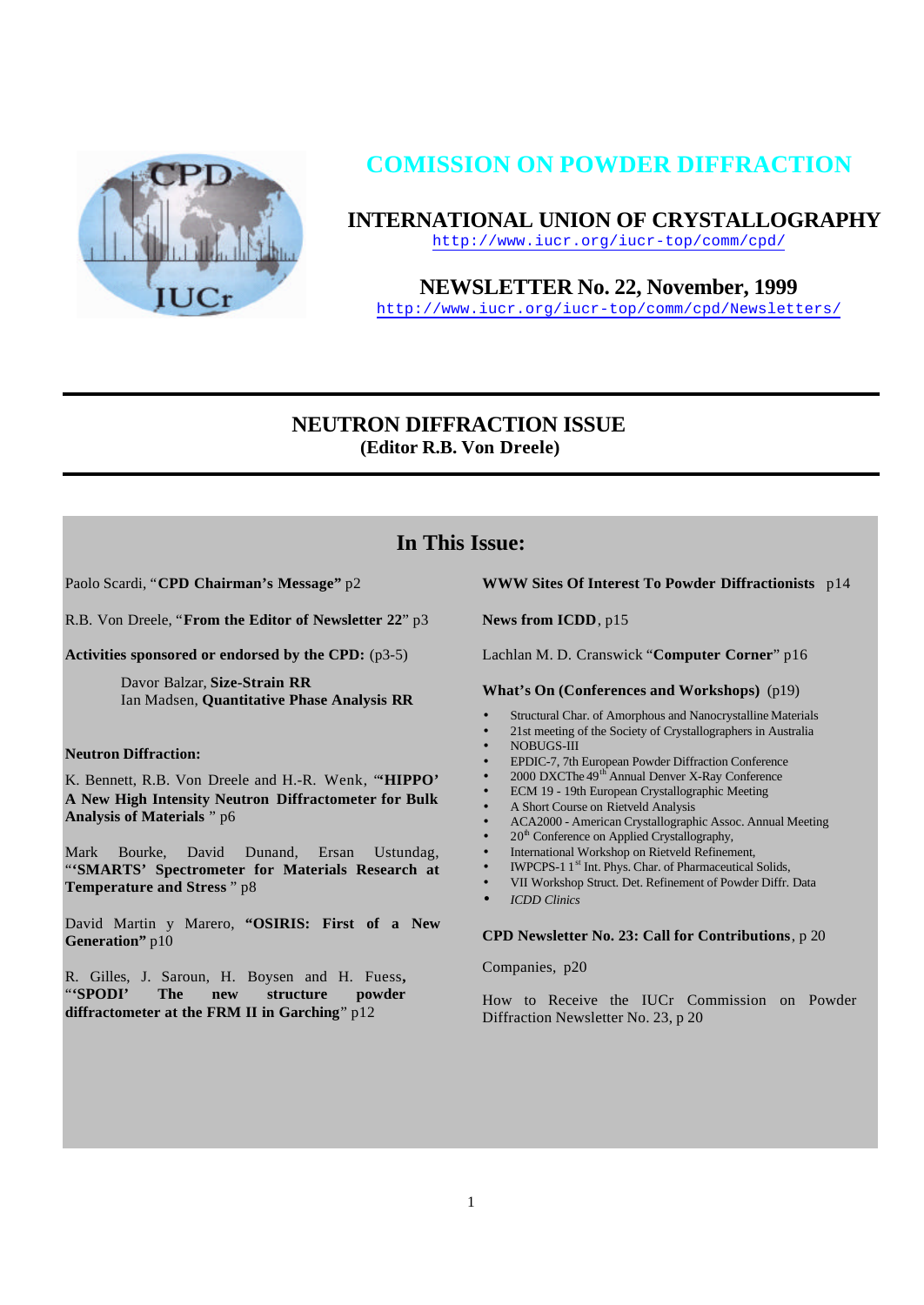# **CPD Chairman's Message**

The IUCr General Assembly and Congress in Glasgow was a real success, and this is particularly true for Powder Diffraction (PD), that was the main subject of at least 16 microsymposia. Thanks to the efforts of Bob Cernik, untiring work of Lynne McCusker, and other members of the Commission who chaired some of the sessions, Glasgow meeting was the acme of a very important and active triennium for the CPD. I think that we should all thank Bob, Lynne and the other out going members of the CPD for their work, and I really hope that the new commission will continue along this way, even if it will certainly be a difficult task to keep the same level of quality and success in CPD activities.

One of the main jobs of the CPD is improving collaborations among scientists and industrial partners interested in PD and also establishing dynamic relationships with other bodies and scientific organizations. It is therefore important to underline the agreement found between the EPDIC (European Powder DIffraction Conference) committee, chaired by Eric Mettemeijer, and the ECA, the regional associate of IUCr for Europe. During the IUCr meeting Carmelo Giacovazzo, on behalf of ECA, invited the EPDIC committee to form a SIGPD (Special Interest Group on Powder Diffraction) within ECA, in order to better coordinate all the activities and important events concerning PD in Europe. A better organization and close relations are expected for the future, especially for the two main European events regarding PD, i.e., EPCID and ECM. Another important achievement was the elimination of the overlap between future dates of IUCr meetings and Denver X-ray Conference for the next ten years at least. The problem is that both events usually take place in August. Therefore, the DXC committee accepted to anticipate the 2002 DXC to avoid the overlapping with the next IUCr meeting (Israel, 2002), while in the year 2005 the IUCr meeting (Florence, Italy) will not be in August, so the DXC will take place again in its usual date. I think we should be particularly grateful to the DXC committee for this. In this framework of general agreement, I also hope a wide collaboration with ICDD, whose qualified staff organizes a number of interesting activities in the field of PD.

During the 1996-1999 triennium the CPD was particularly active in the endorsement of schools, workshops and congresses on PD and related topics, and in the sponsorship and support of several projects. One of them concerned the Rietveld refinement, and was concluded by the production of a paper by Lynne McCusker, Bob von Dreele, Dave Cox, Daniel Löuer and Paolo Scardi, distributed together with Newsletter No 21. Two Round Robins are in progress and will also hopefully culminate in the production of scientific papers that will be distributed to the large number of Newsletter readers (now of the order of 1500). A further involvement of CPD for the next years will be in the research-industry relations. A set of industrial flyers, illustrating typical PD application to technologically relevant problems is in preparation, and should be used as a sort of *ballon d'essai*, to contact a large number of potential PD users, and also to make aware powder diffractionists of the many applications they can offer to industrial customers.

A final word on the Newsletter. As in the past, each issue will focus on a specific topic, which is neutron diffraction for the present Newsletter, and will report on congresses, school and meetings, plus any additional pertinent information that interested people will submit to the CPD Chairman or to the Editor designed for the issue in preparation. A regular update will be given on CPD projects, like the RR on Size/Strain and on Quantitative Phase Analysis (see below). An important contribution will be the 'Computer Corner', that should be a regular page concerning new PD software developments. Since the CPD Newsletter is not a Journal, and refereeing is not provided, contributions will be conveniently summarized by Lachlan Cranswick, who will present his view on the status of PD software, profiting from his experience and activity as CCP14 Secretary. Web addresses and references to obtain complete documentation and downloadable files will be given. I really wish to encourage readers to send me suggestions on the Newsletter compositions and contributions for next issues.

*Paolo Scardi*

Unfortunately I must conclude this message with very sad news, recently communicated by Eric Mittemeijer:

Dear colleagues,

This is to let you know that on 23-10-1999 Professor Walter Eysel died. His death was caused by incurable cancer. He knew very well what was happening to him and showed great courage in accepting this. After his illness became clear to him, he spoke openly about it. He tried to maintain contact with a couple of his colleagues by email from his home address, but too soon even that appeared impossible.

Apart from his direct participation in research as a scientist of high quality, his crucial role in the founding of EPDIC and its committee should be recalled here. One cannot forget the straight, sympathetic, and in particular convincing way he used to present his ideas and to approach others to become active in what has become later the EPDIC committee. Of what is clear from what is now history, it follows that Walter Eysel had a strong hand in the shaping of EPDIC.

We will miss him. I do, especially because of his advice I often asked for regarding EPDIC matters.

*Eric Mittemeijer, Chairman of The EPDIC Committee*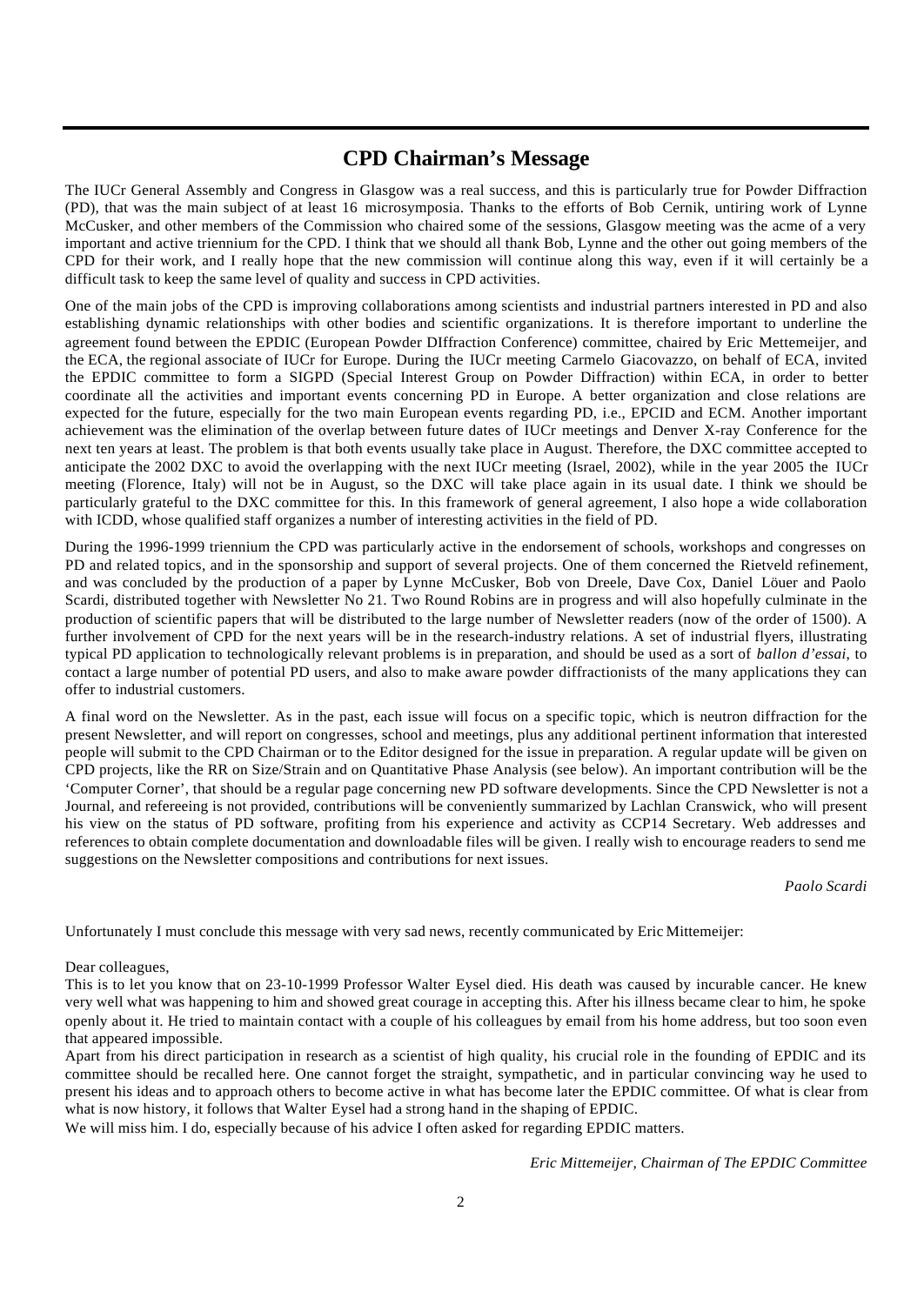# **From the Editor of Newsletter No 22**

In this issue of the CPD Newsletter we feature some new neutron powder diffractometers that are either currently under construction or are just beginning to become available for users. These new instruments will provide the powder diffraction community with new capabilities in high intensity, better resolution and higher quality neutron powder diffraction data, and we keenly await their coming on line in the upcoming year.

*Bob Von Dreele*

# **CPD projects: status of Round Robins supported or endorsed by the CPD**

#### **Size/Strain Round Robin**

Several commercially available powders were considered as possible candidates for size-broadening or strain-broadening standards. However, preliminary line-broadening analysis has shown strong indications of a multimodal crystallite-size distribution and simultaneous size-strain broadening effects. It was concluded that any commercially available materials are not likely to be suitable for this purpose and that the experts in specimen preparation are needed. I am very thankful to Daniel Louer and Nathalie Audebrand (University of Rennes), who are trying to synthesize an intended size-broadening standard and to David Bish (Los Alamos National Laboratory), who is working on a preparation of an intended strain-broadening standard. You can learn about the current progress and access the form for your comments or the intent to participate in the Round-Robin

at http://www.boulder.nist.gov/div853/balzar or http://www.ccp14.ac.uk/ccp/web-mirrors/balzar/div853/balzar (CCP14 mirror). Both your comments and participation are greatly appreciated.

*Davor Balzar* National Institute of Standards and Technology Materials Science and Engineering Laboratory Div. 853, 325 Broadway Boulder, CO 80303 Tel: 303-497-3006; Fax: 303-497-5030 E-mail: balzar@boulder.nist.gov Web: http://www.boulder.nist.gov/div853/balzar

#### **Quantitative Phase Analysis Round Robin**

The IUCr Commission on Powder Diffraction (CPD) has sponsored a round robin on the determination of quantitative phase abundance. Specifically, the aims of the round robin were (i) to document the methods & strategies commonly employed in Quantitative Phase Analysis (QPA), especially those involving powder diffraction, (ii) to assess levels of accuracy, precision and lower limits of detection, (iii) to identify specific problem areas and develop practical solutions, (iv) to formulate recommended procedures for QPA using diffraction data, and (v) to create a standard set of samples for future reference.

Several samples (exhibiting a wide range of analytical complexity) were distributed to some 120 participants. Sample 1 consisted of a ternary mixture of corundum  $(A_2O_3)$ , fluorite  $(CaF_2)$  and zincite (ZnO) prepared with eight different compositions in order to test the reliability of analysis at a range of concentration. In addition, these phases exhibit very little peak overlap at low diffraction angle, and thus represent a fairly simple analytical system. Participants could choose to (i) analyse XRD data supplied by the CPD, (ii) collect and analyse their own data, or (iii) both of the above.

The return rate exceeded 60% for the 'compulsory' sample (1G). While most of the participants used conventional X-ray diffraction equipment, a few returns from neutron and synchrotron users were also received.

This report describes some of the preliminary outcomes from the analysis of the sample 1 suite which have been presented at a number of conferences including, (i) the ECM-18 conference in Prague, Czech Republic (Aug '98), (ii) the AXAA-99 conference in Melbourne, Australia (Feb '99), and (iii) the XVIII<sup>th</sup> IUCr congress in Glasgow, Scotland (Aug '99).

Figure.1a shows the distribution of phases in the ternary system while Figures 1b and 1c show the returns for the CPD supplied data and the participant collected data respectively.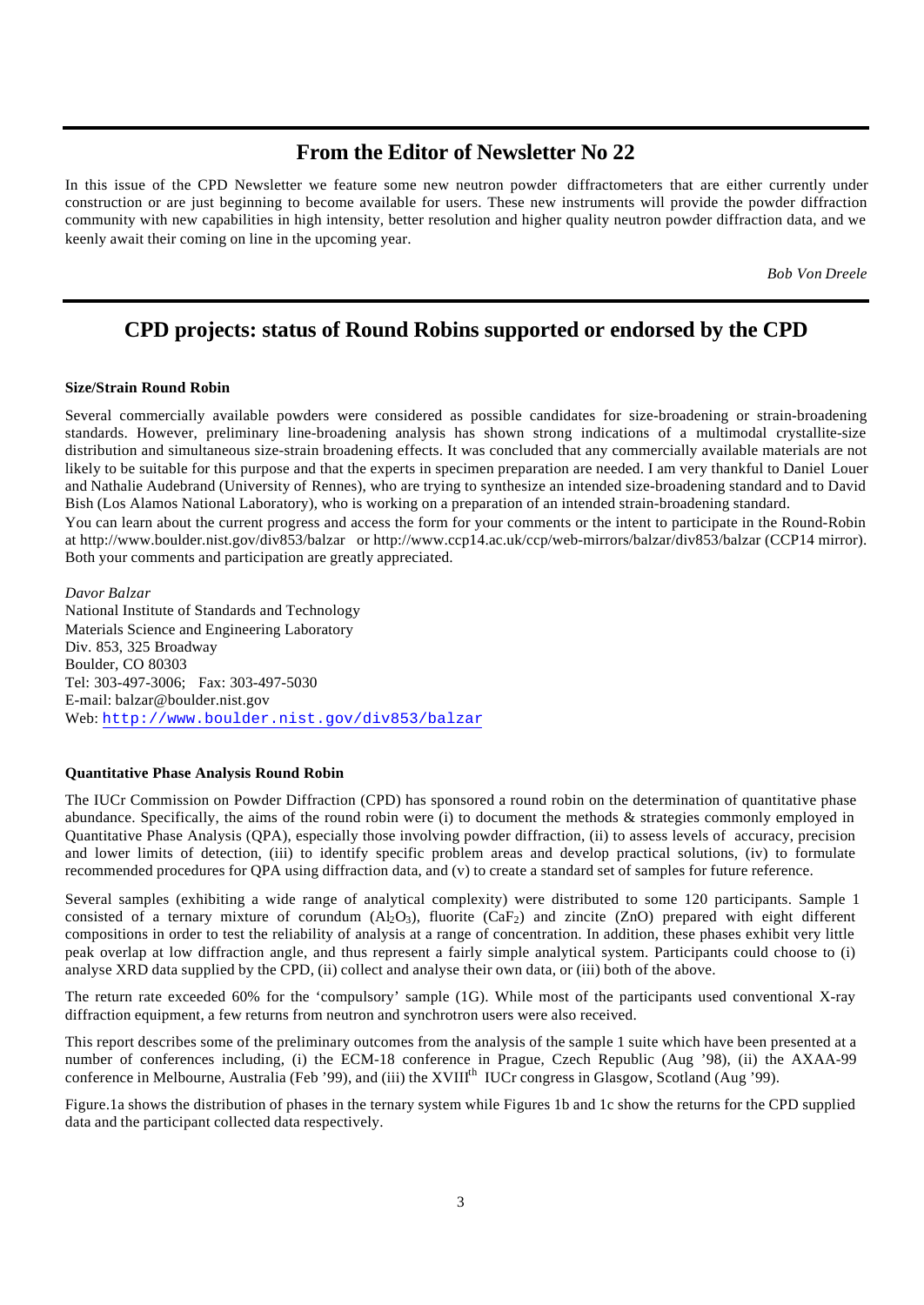

*Figure 1. Showing the ternary distribution for sample 1 for (A) the weighed values, (B) the results of analysis for the CPD supplied data, and (C) the results of analysis for data collected by the participants*

Table 1 below shows a summary of results for both CPD supplied data and participant collected data for the eight sample 1 mixtures . The values show that there is a wide spread of results when all values are included (even for the CPD supplied data where all participants analysed the same data set). However, the relative errors improve significantly when the 'outliers' are removed from the analysis.

| <b>CPD</b> supplied data   |           |           |             |                    |
|----------------------------|-----------|-----------|-------------|--------------------|
| Concn. Range (wt%)         |           | 50        | 95          |                    |
| RSD(%)                     | $10 - 20$ | $4 - 7$   | $0.5 - 2$   | All results        |
| RSD(%)                     | $3 - 10$  | $1 - 2.5$ | $0.2 - 0.6$ | 25/75 results only |
| Participant collected data |           |           |             |                    |
| Concn. Range (wt%)         |           | 50        | 95          |                    |
| RSD(%)                     | $10 - 50$ | $5 - 9$   | $0.7 - 2$   | All results        |
| RSD(%)                     | $5 - 20$  | $2 - 5$   | $0.3 - 0.7$ | 25/75 results only |

*Table 1. Results of analysis of data (i) distributed by the CPD and (ii) collected by the participants for the eight mixtures comprising the Sample 1 suite. The relative standard deviations (RSD) show the variability of results over all values at the specified concentration range. The 25/75 results represent only those values which fall within the 25th and 75th percentiles.*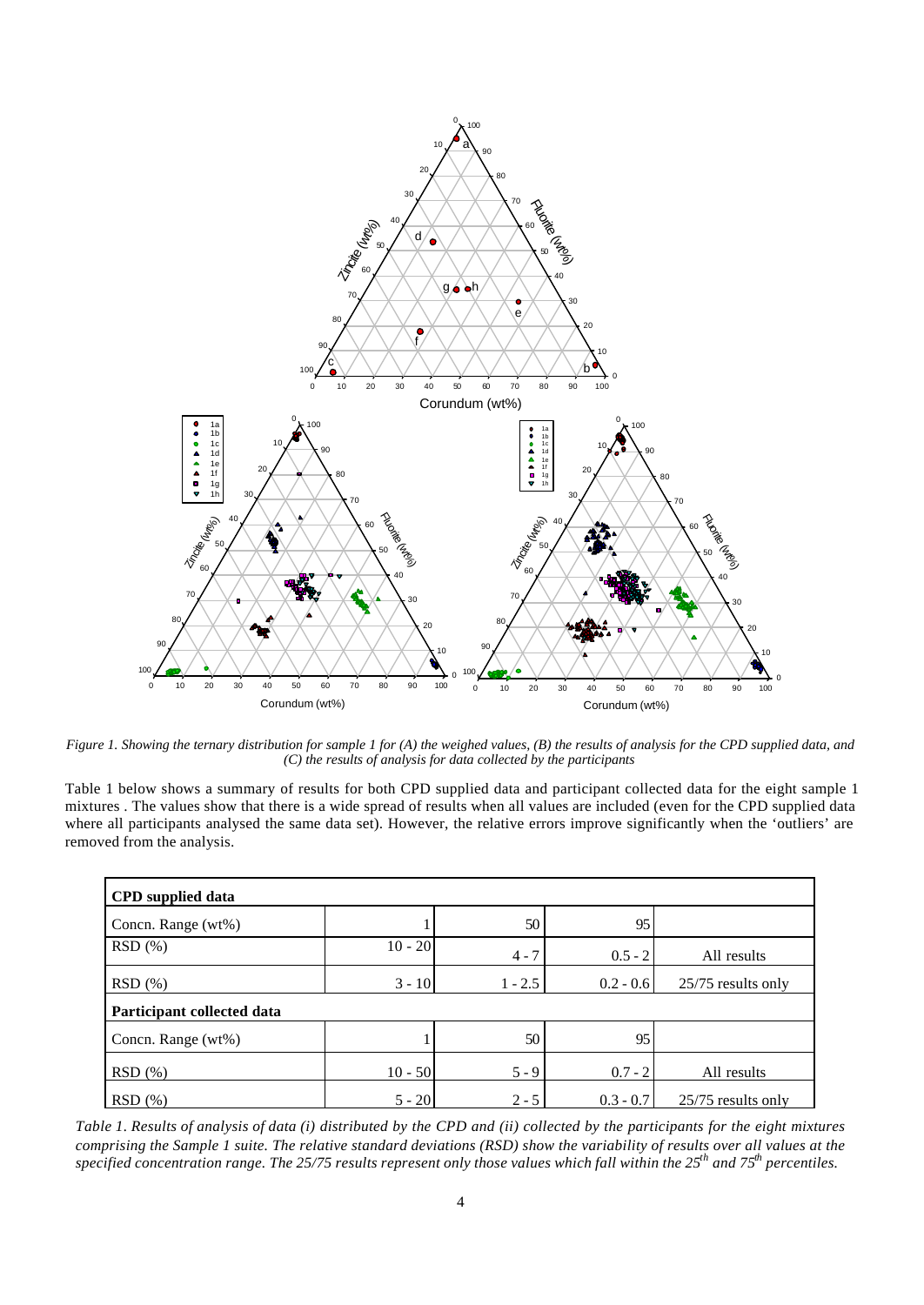| Sample 1G |                | Weighed  | <b>XRF</b> | All      | X-ray    | Neutron  | Synch-<br>rotron |
|-----------|----------------|----------|------------|----------|----------|----------|------------------|
| Phase     |                | $(wt\%)$ | $(wt\%)$   | $(wt\%)$ | $(wt\%)$ | $(wt\%)$ | $(wt\%)$         |
|           |                |          |            |          |          |          |                  |
|           |                |          |            |          |          |          |                  |
| Corundum  | Mean           | 31.37    | 31.70      | 32.25    | 32.26    | 31.64    | 32.83            |
|           | <b>Std Dev</b> |          | 0.09       | 3.29     | 3.42     | 1.13     | 1.86             |
|           | Min            |          | 31.62      | 22.40    | 22.40    | 29.20    | 30.80            |
|           | Max            |          | 31.80      | 48.60    | 48.60    | 32.39    | 35.20            |
|           | N              |          | 3          | 122      | 111      | 7        | 4                |
|           |                |          |            |          |          |          |                  |
| Fluorite  | Mean           | 34.42    | 33.85      | 34.80    | 34.84    | 34.23    | 34.73            |
|           | Std Dev        |          | 0.11       | 3.03     | 3.14     | 2.03     | 0.48             |
|           | Min            |          | 33.79      | 19.00    | 19.00    | 32.37    | 34.30            |
|           | Max            |          | 33.98      | 41.70    | 41.70    | 38.60    | 35.40            |
|           | N              |          | 3          | 122      | 111      | 7        | 4                |
|           |                |          |            |          |          |          |                  |
| Zincite   | Mean           | 34.21    | 34.01      | 32.97    | 32.91    | 34.14    | 32.48            |
|           | <b>Std Dev</b> |          | 0.10       | 2.30     | 2.35     | 0.93     | 2.22             |
|           | Min            |          | 33.95      | 24.70    | 24.70    | 32.30    | 29.40            |
|           | Max            |          | 34.13      | 42.00    | 42.00    | 35.38    | 34.60            |
|           | N              |          | 3          | 122      | 111      | 7        | 4                |

*Table 2. Results of analysis of data collected by the participants for Sample 1G. The number of determinations (N) includes the replicate values returned by some participants.*

A summary of the returns for sample 1G is shown in Table 2. While the means of the participant determinations are in reasonable agreement with the weighed values, there is a large spread in the individual values. The types of analytical issues which have become apparent during analysis of the returns can be divided into a number of groups.

**Operator error** – these result from inappropriate use of the analysis method and include (i) use of the wrong space group setting for fluorite in the Rietveld method, (ii) omitting phases from the analysis in spite of being told that the samples were three phase mixtures, and (iii) mis-reading of the Rietveld refinement output file – i.e. reading and reporting the wrong number.

**Incorrect Rietveld refinement strategy** – in many cases, complex analysis software (especially the Rietveld method) is not being correctly applied. Typical analysis problems include (i) insufficient parameters released to ensure effective model minimisation, (ii) incorrect modelling of instrument geometry when transmission samples were used – this results in an incorrect distribution of calculated peak intensities as a function of diffraction angle.

**Use of inappropriate RIR values** – several participants have used conventional 'single-peak' methods for QPA coupled with the so-called reference intensity ratios (RIR's) for calibration. The spread of RIR values (and hence QPA results) indicates that there exists some confusion regarding the 'correct' values of RIR to use.

**Excessive microabsorption correction** – many analysis programs have corrections for absorption contrast built in and operators are applying the correction without first investigating whether a correction is required. This can result in severe underestimation of some phases and overestimation of the remaining phases in the sample (especially if methods are used which sum the total content to 100wt%).

The arduous task of completing the collation of results is well advanced with detailed statistical analysis now being undertaken for samples 1A to H. The aim will be to prepare the first draft of a paper, concentrating on sample 1, for publication by the end of 1999. Publication of the results of analysis of the remaining samples will proceed in 2000.

*Ian Madsen* CSIRO Minerals Box 312, Clayton South 3169 Victoria, Australia Ian.Madsen@minerals.csiro.au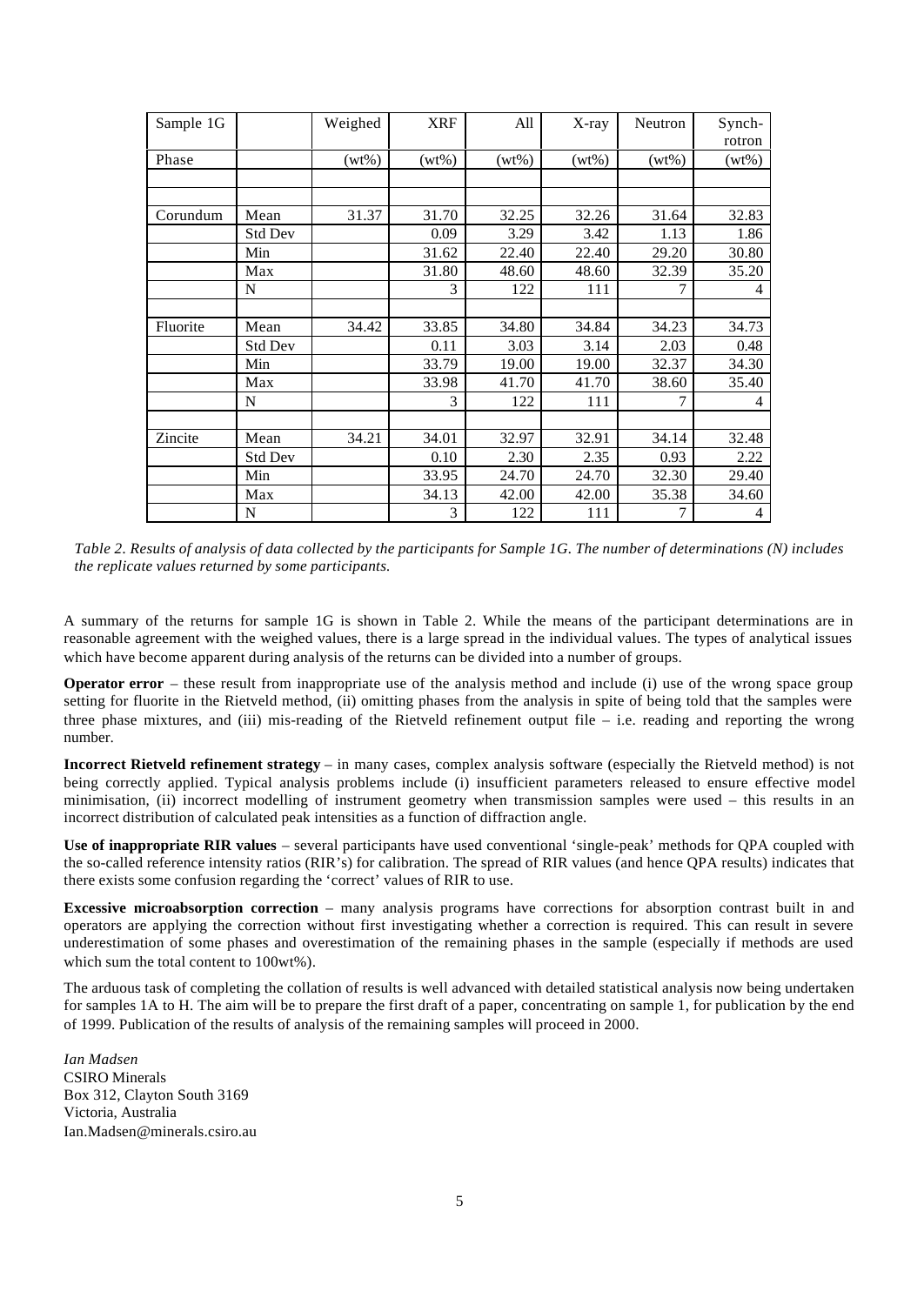# **'HIPPO' A New High Intensity Neutron Diffractometer for Bulk Analysis of Materials**

*K. Bennett* and *R.B. Von Dreele*, Lujan Center, Los Alamos National Laboratory, and *H.-R. Wenk*, Department of Geology and Geophysics, University of California, Berkeley

A new high intensity time-of-flight (TOF) neutron diffractometer for the study of polycrystalline materials (including powders) and liquids at low and high temperature and high pressure will be available in fall 2000 at the Los Alamos Neutron Science Center (LANSCE). The 'HIPPO' diffractometer, named for two of its important applications HIgh Pressure and Preferred Orientation, is being built under the auspices of the United States Department of Energy as part of a \$25M facility wide enhancement project. The new instrument is a synergistic effort by both the University of California Campuses and National laboratories to (1) attain scientific excellence and (2) to advance our present knowledge of condensed matter and (3) make neutron diffraction an available tool for younger generation scientists. Of particular interest is the investigation of small  $(1mm<sup>3</sup>)$  and large  $(4cm^3)$  sample volumes at high  $(2000K)$  and low  $(**4K**)$  temperatures at high pressures (up to 20GPa), and in different atmospheres. With this instrument it will be possible to perform dynamic experiments on bulk anisotropic samples, study kinetics of phase transformations and reactions in situ, and investigate structural and magnetic properties. No existing instrument, world-wide, has this capability.

The new HIPPO Diffractometer will be located at the Manuel Lujan Jr. Neutron Scattering Center at LANSCE where a unique spallation source (100 μA proton beam and soon to be upgraded to 200μA) produces polychromatic neutrons that are captured in time-of flight (TOF) for fundamental condensed matter research. Refinements of crystal structures, phase proportions, textures and strains can all be performed with the Rietveld method [Von Dreele, 1997, Lutterotti, et al., 1997]. Problems of low crystal symmetry and composites with many diffraction peaks, as is typical for modern materials and for many environmental problems, can be addressed [Wenk, 1993]. For most materials neutron absorption is negligible and large samples can be examined and diffraction signals averaged over large volumes rather than confined to the surface. This provides far better grain statistics than other methods. Also, because of the low absorption, environmental equipment (high temperature, low temperature, and bulk stress/strain) can be used for *in situ* observation of texture changes [Bennett, et al. 1995; 1997].

Until now the major disadvantage of neutrons, compared to X-rays and electrons, is the low source intensity and sample scattering power. The HIPPO diffractometer addresses mainly two experimental issues: (1) A dramatic improvement in intensity by a short flight path (flux at the

sample:  $3x10^7$  n cm<sup>-2</sup>s<sup>-1</sup>) and a three-dimensional arrangement of detector banks (six 3-D conical rings, ca. 1400 detector tubes) and (2) flexible sample environments (heating, cooling, high-pressure etc.), while maintaining good resolution. For a detailed description of the diffractometer and the project visit the HIPPO website http://www.seismo.berkeley.edu/~wenk/hippo.htm or search for UCMRD.

The HIPPO diffractometer features a short initial flight path of 9m and an array of 1400 10atm <sup>3</sup>He detector tubes covering nearly  $4.6m^2$  with five detector banks at scattering angles ranging from backscattering (nominally  $150^{\circ}$ ) to low forward scattering (nominally  $10^{\circ}$ ). Figure 1 shows an exploded view of the HIPPO diffractometer. The detector panels are tilted relative to the scattered neutron paths to give a more constant resolution across their surfaces. Each detector array has an associated FWHM resolution (0.37% in backscattering ranging to 5.0% low angle forward scattering) and associated d-spacing range  $(0.12 - 47.5 \text{ A across all banks})$ . A T<sub>o</sub> chopper can be used to remove the fast neutron prompt pulse. The collimation views a 12cm diameter round portion of a high intensity ambient water moderator, and converges to a maximum round beam size of 2cm diameter at the sample position. For most applications samples should be fully immersed in the neutron beam and not exceed this size. Smaller beam sizes at the sample position can be produced with adjustable collimation.



Figure 1. Exploded view of HIPPO diffractometer showing sample chamber surrounded by 5 conical rings of 3D detector tubes. Incident beam travels from left to right of figure, beginning at 150° panels. An argon filled mylar bag is used to reduce incoherent scattering for the secondary flight paths.

It is anticipated that the count rate for some experiments will be approximately 20-60 times what is currently obtained on the present High Intensity Powder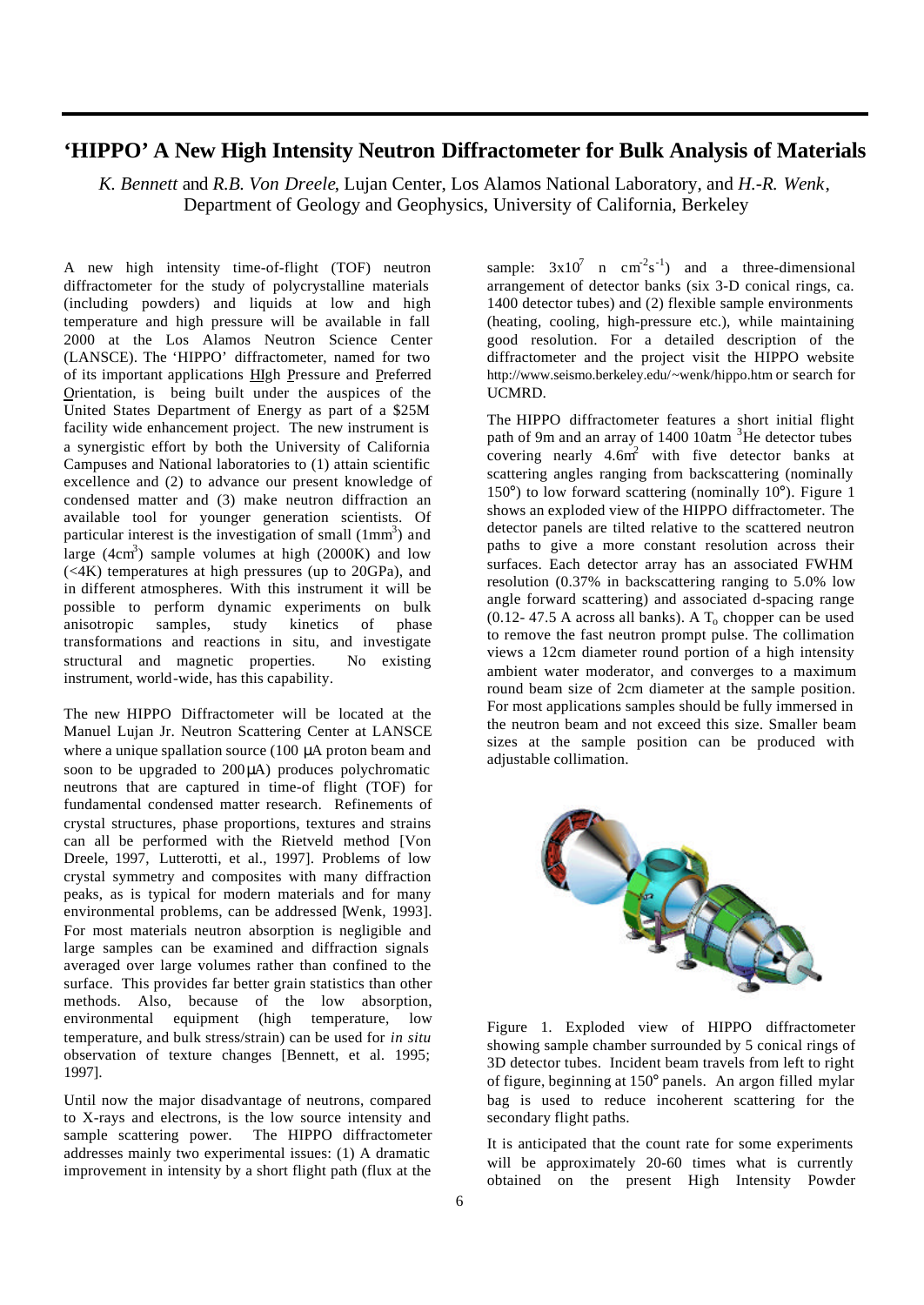Diffractometer (HIPD) at the Lujan Center, and will enable measurements in as little as 5-10s. The data acquisition will be based on current VME technology and make use of web-based visualization and control software. Experiments can be controlled remotely, e.g. from the laboratory of the user. A 30-sample texture changer will allow quick texture analysis of multiple samples in 5-15 minutes, which is important for larger systematic investigations. A future development for texture studies will include a texture goniometer equipped with a computer controlled X,Y,Z stage and 90deg radial collimators; this will permit the determination of position dependent texture  $(2x2x2mm^3)$  gauge volume) within the dimensions of an extended sample. A 110–sample changer will allow high throughput crystallographic studies.

A number of sample environments including a cryostat (<4 K), a furnace  $(>2000K)$ , two texture goniometers, 2 high temperature high-pressure cells (up to 30GPa and 200 K), and a 12 T magnet are among the ancillary equipment for the instrument. This allows applications to a wide variety of disciplines such as materials science and engineering, earth science, physics and chemistry. Figure 2 shows the new high pressure cell TAP-98 with an internally heated furnace that will accommodate pressures of up to 30GPa and temperatures of 2000 K simultaneously (sample size  $\sim 100$ mm<sup>3 at</sup> 20GPa). [Zhao, et al., 1998].



Figure 2. Engineering drawing of TAP 98 (Toroidal Anvil Press) showing composite curved frame, tungsten carbide anvils, sample size  $(100 \text{mm}^3)$  at 20GPa). Capacity is 30GPa and 2000 K.

We anticipate that the number of investigations possible over the course of an 8-month annual running cycle will be 100-200, making neutron diffraction not only a method for a few dedicated specialists but also a viable resource for the materials science community. Users can take processed data to their laboratories and process them on their PC with existing user-friendly GSAS or RITA Rietveld codes (workshops will be provided to train the uninitiated). With the vastly improved intensity and data acquisition systems, a fast turnaround of samples is guaranteed. We will have a continuous proposal review system with allocated discretionary time for immediate access for exciting academic or laboratory pilot experiments. Prior to the operations phase two formal workshops are planned: In fall 1999 a first workshop was held at the UC Davis Campus (funded through LANL-UCDRD), in spring 2000 a second workshop is planned at Los Alamos (funded through LANL-IGPP).

To learn more about LANSCE or the Short Pulse Spallation Upgrade project at LANL please see the web site http://lansce.lanl.gov/overview/index\_over.htm.

#### *References:*

Bennett K., H.-R. Wenk, W.B. Durham and C.S. Choi (1994). Texture analysis of high-pressure low-temperature ice polycrystals: a study by neutron diffraction, In: *Textures in Geological Materials,* H.J. Bunge, S. Siegesmund, W. Skrotzki and K. Weber (eds.). Deutsch. Gesell. Metallkunde, Oberursel, Germany, 251-160.

Bennett K., H.-R. Wenk, W.B. Durham, L.A. Stern and S.H. Kirby (1997). Preferred crystallographic orientation in the ice I-II transformation and the flow of ice II, *Phil. Mag. A*., 76, 413-435.

Lutterotti L., S. Matthies, H.-R. Wenk, A.J. Schultz and J.W. Richardson (1997). Combined texture and structure analysis of deformed limestone from time-of-flight neutron diffraction spectra, *J. Appl. Phys*. 81, 594-600.

Von Dreele, R.B. (1997). Quantitative texture analysis by Rietveld refinement, *J. Appl. Cryst*. 30, 577-587.

Wenk H.-R. (1991). Standard project for pole figure determination by neutron diffraction, *J. Appl. Cryst.* 24, 920-927.

Wenk H.-R. (1993). Texture analysis with TOF neutrons, In: *Time-of-Flight Diffraction at Pulsed Neutron Sources,* J.D. Jorgensen and A.J. Schultz. (eds.), *Trans. Am. Cryst. Ass.* 29, 95-108.

Wenk H.-R., S. Matthies and L. Lutterotti (1994). Texture analysis from diffraction spectra, *Proc. ICOTOM 10*, *Mater. Sci. Forum* 157-162, 473-479.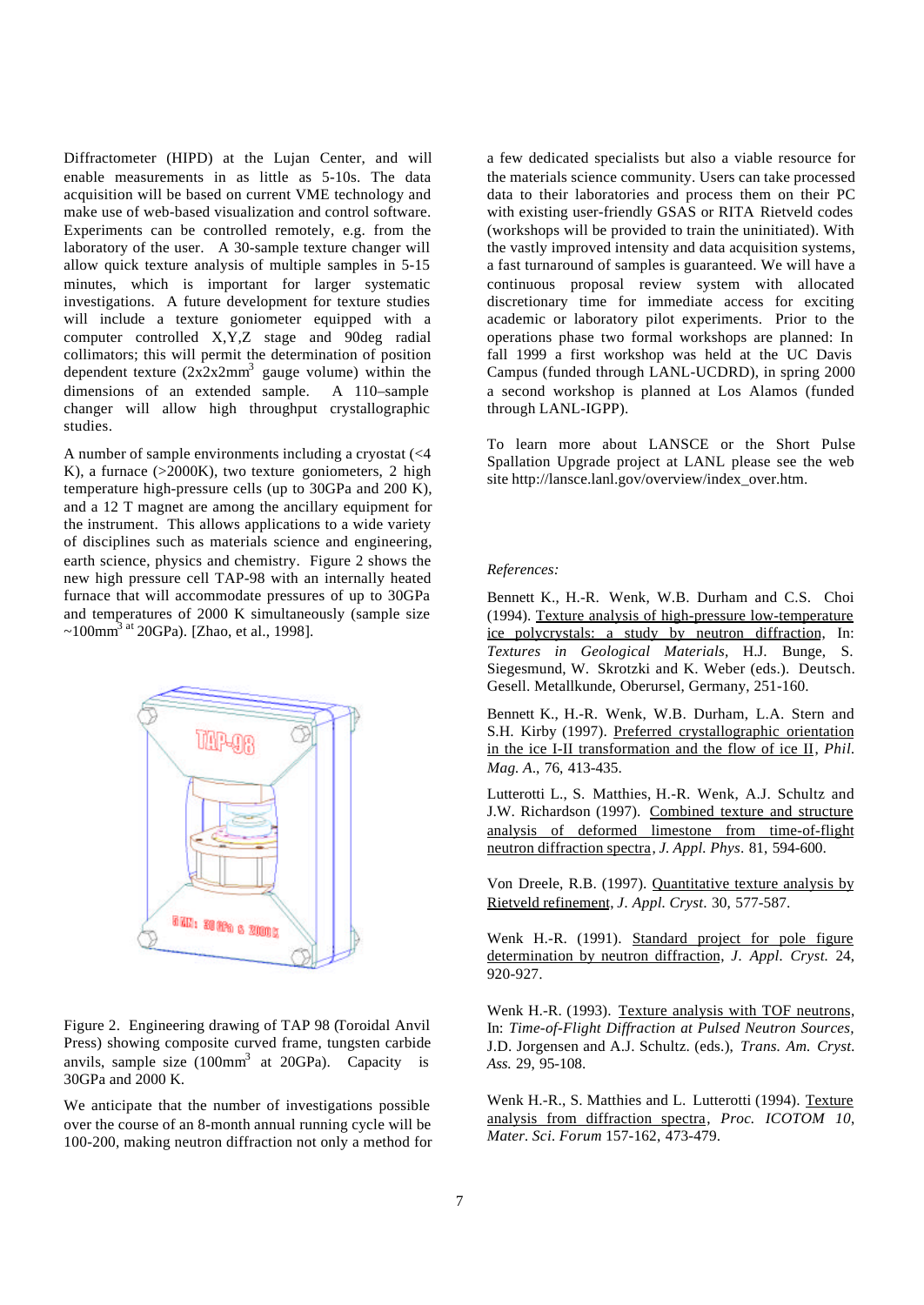*Zhao, Y., I. C. Getting, R. B. Von Dreele (1999).* TAP-98 : A New Design of Toroidal Anvil Press for High *P-T* Neutron Diffraction Proc. Structural Study Under Pressure Using Neutron Sources at The ARAPT-17 International Conference on High Pressure Science and Technology, Hawaii, U.S.A; 25-29 July, 1999.

We gratefully acknowledge the United States Department of Energy, Office of Basic Energy Sciences- Materials Science, under contract number W-7405-ENG-36 with the University of California

*Acknowledgements*

# **'SMARTS' Spectrometer for Materials Research at Temperature and Stress**

.

*Mark Bourke*, Lujan Center and Materials Science Division, Los Alamos National Laboratory, *David Dunand*, Northwestern University, *Ersan Ustundag*, California Institute of Technology

#### *Origins*

Over the last 15 years the use of neutron diffraction to study deformation in engineering components has increased dramatically because of the unique insights that can be obtained by virtue of the deeply penetrating property of neutrons into most structural materials. The interest is driven by a variety of practical problems: residual stresses in critical components, discrete phase deformation, load transfer in composites, stress evolution during temperature (or pressure) fabrication, and strain development during reduction, oxidation or other phase transformations. All of which impact the structural robustness of components that range from composites containing micron sized reinforcement particles to welds in aerospace components that may weigh hundreds of Kg.

In the simplest neutron diffraction strain measurement elastic strains are inferred from changes in interplanar lattice spacings that result from applied or residual stresses. (The interpretation of these data can be complicated by variations in the chemical composition of the sample or systematic problems associated with the experiment setup). By virtue of their weak interaction with matter, neutrons provide a nondestructive, bulk probe that both enhances and is complementary to measurements that are more widely accessible but suffer from greater experimental ambiguities. Seminal neutron diffraction measurements include studies on critical parts like welds in reactor pressure vessels (or NASA rocket boosters), fundamental studies recording codeformation behavior under a range of conditions in composites like Ti-SiC, W-Fe, Cu-Nb or Be-Al and studies of stress-induced phase transformations in shape-memory alloys like NiTi.

 At Los Alamos National Laboratory (LANL), the instrument most commonly used for "engineering" strain measurements has been the neutron powder diffractometer (NPD). Indeed the percentage of beam time used on NPD for studies of engineering materials increased from 30% in 1990 to almost 90% in 1997. Whereas NPD can address many interesting issues, it was designed for conventional powder diffraction measurements, thus, for many engineering problems it is compromised by limited access, neutronic performance and detector configuration. Consequently, in 1997 a spectrometer development team proposed the construction of SMARTS which was subsequently approved and funded by the DOE Office of Basic Energy Sciences through the Short Pulse Spallation Source Enhancement Project at LANL.

### *Technical description*

The attraction of building a dedicated instrument that is optimized for engineering measurements at a pulsed source is the leap that will be achieved in materials engineering by performing these measurements faster and better than before. The optical components of SMARTS are; chilled  $H_2O$ moderator, shutter, guide, T-zero & frame definition chopper, guide, incident collimation, sample, get–lost pipe and beam stop (Fig 1). The sample position is 30.75m from the moderator. The functional features that distinguish SMARTS from NPD are the use of a neutron guide to bring a higher thermal flux to the sample, a large accessible sample cave permitting versatile access for ancillary equipment and samples, and a 6 fold increase in detector solid angle focussed at ±90°.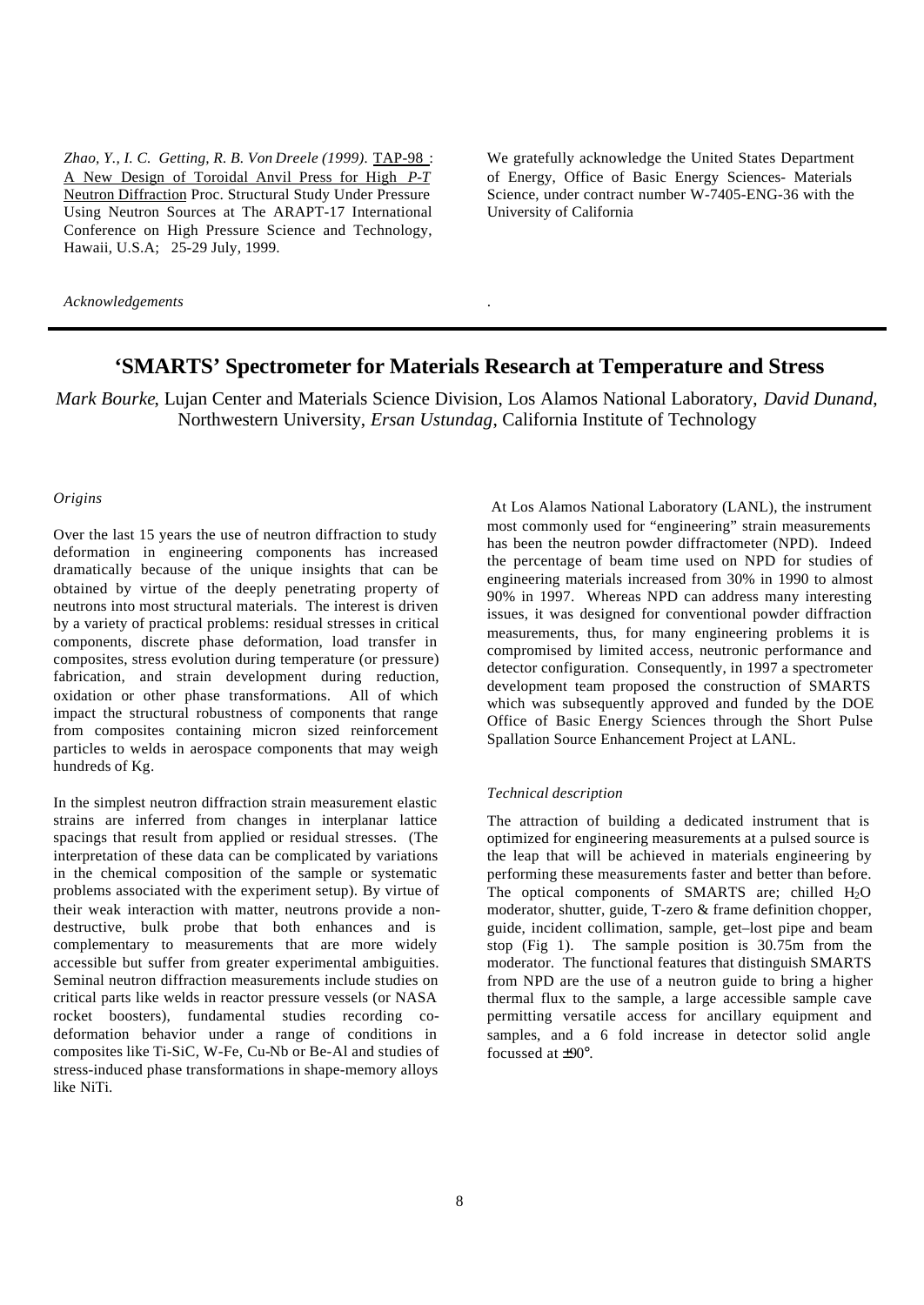

Fig. 1. SMARTS layout ( the distance from the moderator to the sample is  $30.75m$ ) The location of the T<sub>o</sub> and Frame definition choppers (not shown) is 10m from the moderator.

At the heart of the instrument is the sample cave (Fig 2). With approximate internal dimensions of 6x5m, and overhead access through a hatch in the roof it provides enough space to accommodate large objects, as well as allowing the use of permanent theodolites for precision alignment. The translator is recessed below floor level to increase the available height below the beam. The beam enters from the right (in the figure) from the neutron guide. Detector panels are mounted on either side of the translator. The SMARTS load frame-furnace is shown on the translator.



Figure 2; SMARTS cave - cutaway view.

### *SMARTS team*

The concept for SMARTS was initially articulated by Mark Bourke (LANL), David Dunand (Northwestern University) and Ersan Ustundag (Caltech). However a project of this magnitude requires much more input and accordingly a spectrometer development team was formed (Fig 3). The team comprises players from a range of academic and industrial institutions; Bob Asaro (UCSD) Hahn Choo (LANL), Bjorn Clausen (LANL), Mark Daymond (ISIS), Ray Green (LANL), Tom Holden (AECL), Cam Hubbard (ORNL), Bimal Kad (UCSD), Aaron Krawitz (MURR), Phillip Nash (IIT), Cev Noyan (IBM), Mike Prime (LANL), Partha Rangaswamy (LANL), Jim Richardson (ANL), Ravi Varma (LANL), XunLi Wang (ORNL), Andy Winholtz (MURR), Ken Wright (G.E.).



Fig 3 ; The SMARTS – spectrometer development team at the "kick-off" meeting.

#### *Features*

Two SMARTS features are worthy of explicit note; the load frame-furnace and the data analysis / acquisition system (called SMARTS –EXPERT).

Performing *in situ* deformation measurements provides insights into strength and failure mechanisms. Moreover by performing measurements at extreme temperatures, neutron diffraction can provide unique insights into regimes that have only been partially studied to date. Accordingly a significant component of the SMARTS design effort addresses a dedicated load frame integrated with a vacuum furnace. The load frame with a 180KN load capacity is currently under design. Specific technical constraints of concern are to provide unobstructed access to the sample by the neutron beam and to minimize the weight of the load frame so that it can be accurately positioned using a translator. The associated vacuum furnace is also under design with an anticipated maximum operating temperature of 1500°C and operating pressures between  $510^6$  torr and 2PSIG. It can also operate in air, utilizing interchangeable heating elements for different atmospheres. The hot zone will be about 100mm x 150mm long.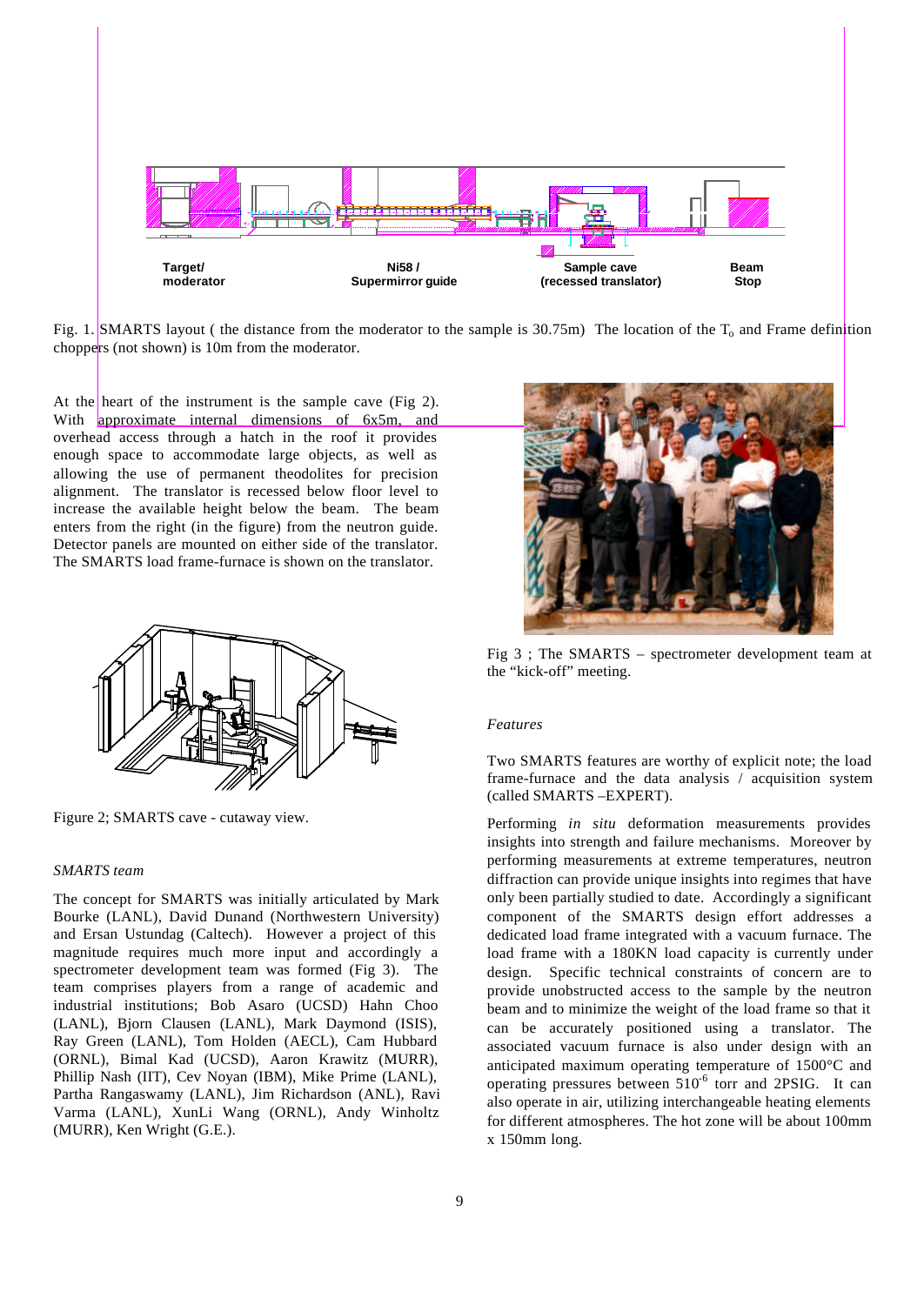An engineering strain spectrometer is often used as an industrial tool providing information for materials development. As such the user base is often relatively new to neutron scattering and a principal design goal will be ease-ofuse, both for ergonomic experiment set-up and for data acquisition and processing. Consequently we anticipate that SMARTS will use an expert system as a user interface in which a neophyte user can analyze data simply and efficiently in real time, and which also offers a range of options for monitoring the results, from a birds-eye view to a close-up. This system is under design at present under the guidance of Cev Noyan from IBM.

## *Value and performance*

Properties like durability, fatigue, fracture toughness and strength are all affected by the presence, sign and magnitude of residual stresses, thus their measurement and prediction are of great importance. The ability to control, measure and predict residual stresses is critical in processing, stress relief, heat treatment, lifetime prediction and alloy design. Consequently the ability to non-destructively probe the strains in the center of a metallic component, up to an inch thick, is attractive. SMARTS will be installed on flight path 2 at the Lujan Center at Los Alamos. Following the current

accelerator upgrade, LANSCE will operate at an average current of 200μA. The increase in available neutron flux, coupled with the refinements described above, imply that SMARTS performance should be qualitatively better than NPD by a factor of 30 to 50. Moreover SMARTS will open up high and low temperature deformation regimes hitherto impossible to study as well as offering 1mm<sup>3</sup> spatial resolution for macrostrain measurements.

#### *Construction Timeline*

At the time of writing (May '99), the SMARTS engineering design is largely complete. The guide has been ordered, and the translator is under contract. Many other components have been ordered. The instrument is projected for a commissioning start early in 2000.

#### *Acknowledgements*

Engineering design of a new spectrometer of this magnitude involves many people working in a concerted team effort. Specific recognition is due to; Joe O'Toole, Mark Taylor, Ben Etuk, Cathy Chapman, Joe Balderas, Kathy Lovell, Gene Gould, Bob Catherwood and John Goshen.

# **OSIRIS: First of a New Generation**

## *David Martin y Marero*, ISIS Facility, Rutherford-Appleton Laboratory

The OSIRIS Project was initiated to explore new methodologies using Cold Neutrons on Pulsed Sources, in particular the uncharted territory of long wavelength high resolution diffraction [1]. Designed and built by David Martín y Marero at the ISIS Pulsed Source, OSIRIS constitutes the first member of a new generation of powder diffractometers. It builds on pioneering work by Colin Carlile on the IRIS spectrometer and takes full advantage of the unexpected high levels of cold neutrons on the ISIS Pulsed Source.

The aim of providing a high resolution instrument with enough intensity to study systems as a function of thermodynamic parameters or time evolution, implies the use of a carefully designed neutron guide. The neutron guide has a supermirror multilayer coating of nickel and titanium (m=2) and constitutes the first supermirror guide at ISIS. At the exit, the last metre and a half of the 32 metres guide is a supermirror converging guide with "m" increased from 2 to 3.6 [1]. The OSIRIS primary flight path starts from the same

beam hole as IRIS in such a geometry that no reduction in intensity at the IRIS sample position is caused. Figure 1 shows the measured flux.



Fig. 1. Flux comparison at ISIS for different instruments.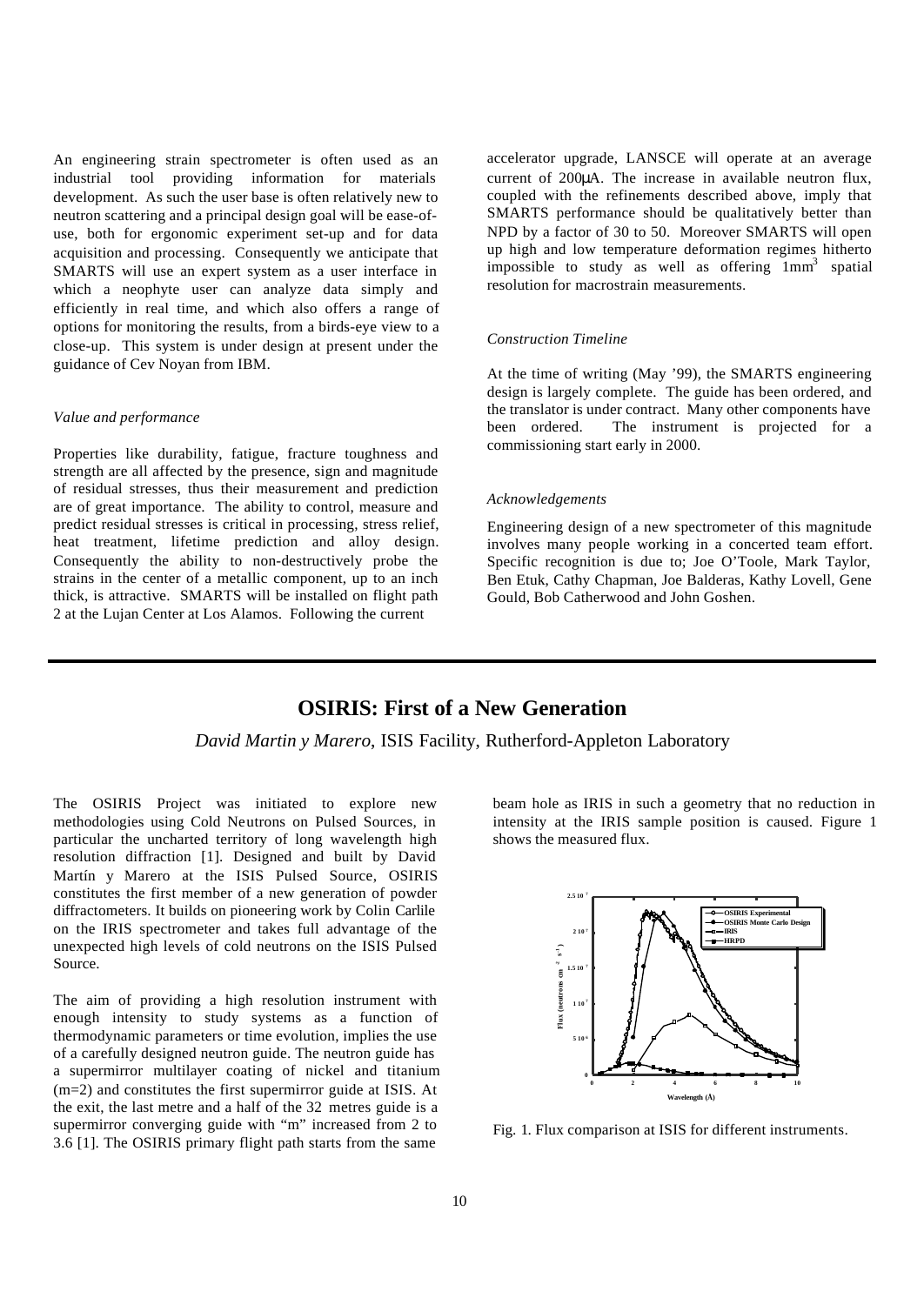As is traditional with ISIS diffractometers, one of the first compounds to be studied was FeAsO4 [2] in collaboration with Paul Attfield's group from Ca mbridge University. We carried out preliminary investigations of the variation of this magnetic structure with chemical doping. Three samples were studied,  $FeAsO<sub>4</sub>$ ,  $(Ga<sub>0.08</sub>Fe<sub>0.92</sub>)AsO<sub>4</sub>$  and

 $Fe(P<sub>0.08</sub>As<sub>0.92</sub>)O<sub>4</sub>$ , down to temperatures of 2K using a standard orange cryostat. The magnetic structure is incommensurate with a propagation vector of  $(k_x, 0, k_z)$  in the ac plane of the monoclinic unit cell. Rietveld refinements were carried out which indicate that the propagation vector changes significantly with doping (See figure 2).



Fig. 2. Rietveld fit using GSAS for  $Ga_{0.08}Fe_{0.92}AsO_4$ .

Another collaboration, this time with Prof Keith Ross' group from Salford University, concentrated in the technologically important compound LaNi<sub>5</sub>. This system is the parent compound of a set of  $AB_5$  materials (A: mischmetal, B: Co, Mn or Al) that are currently under study to provide new electrodes material capable of sustaining higher charge/discharge currents/unit mass than its predecessors. We were able to study the change in microstructure and site occupancy as a function of cycle of the deuterium load and as a function of deuterium concentration.

This will help to explain the mechanisms of hydrogen diffusion in the hydride electrode and indicate new avenues to achieve a considerable higher hydrogen absorption rate. Figure 3 shows the diffraction patterns for three different concentrations during the same cycle. Work with the late Prof H. Ikeda's group from KEK, demonstrates the unique capabilities of the instrument as



Fig 3. HAK-LaNi<sub>5</sub> for different concentrations.

shown in figure 4. Evidence for a crossover from a selfsimilar fractal structure to a homogeneous structure is revealed by the intensity distribution of the magnetic elastic scattering of neutrons near the superlattice position in the two dimensional diluted Ising antiferromagnet  $Rb_2Co_2Mg_{1,c}F4$ . Only on OSIRIS these dramatic subtleties can be measured. With its combination of broad wavelength range, high resolution and high count rate, OSIRIS constitutes the most powerful neutron diffractometer in the world.



Fig. 4. Crossover from homogeneous to fractal structure.

References:

[1] D. Martín y Marero et al: J. Phys B: Condens Matter, in press (1999).

[2] D. Martín y Marero et al: J. Phys. Soc. Japan 65 (1996), 245-248.

[3] J.B. Forsyth et al: J. Phys B: Condens Matter 11 (1999), 1473-8.

[4] D.K. Ross, Brite-Euram Project Internal Report BE-1403, (1999).

[5] H. Ikeda et al: Phys. Rev. Lett., 64 (1990) 1266.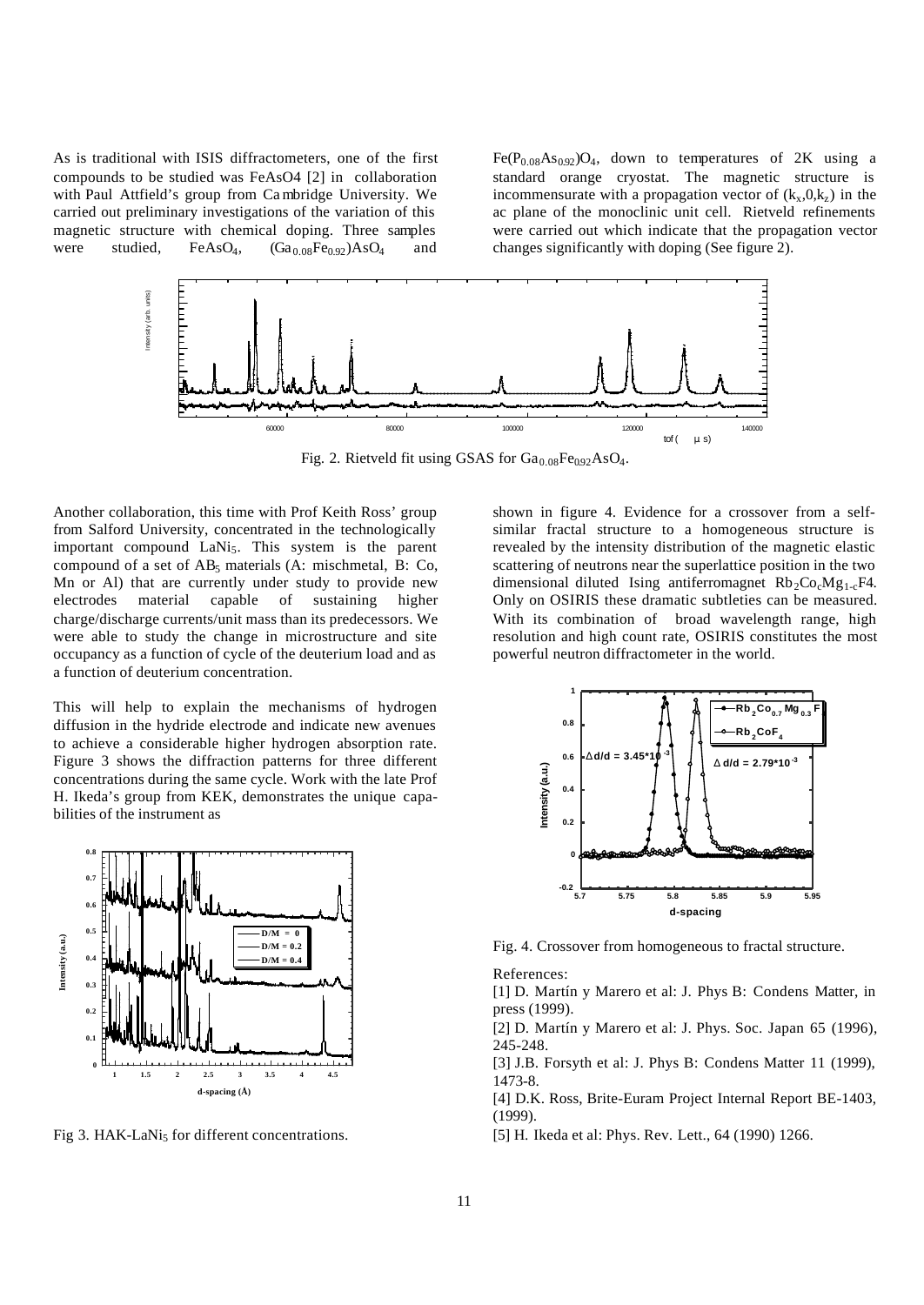## **'SPODI' The new structure powder diffractometer at the FRM II in Garching**

*R. Gilles*, University of Technology Darmstadt, *G. Artus*, University of Technology München, *J. Saroun*, Nuclear Physics Institute, Czech Republic, *H. Boysen*, Ludwig-Maximilians-Universität München, and *H. Fuess*, University of Technology Darmstadt

#### *Abstract*

SPODI, the Structure POwder DIffractometer, will be installed on beamline SR 8 at the FRM II in Garching. The instrument has been designed to achieve an ideal compromise of good-resolution up to very high 2θ (by using a monochromator take-off angle of 155°) and highflux with special emphasis on 'good' profile shapes and low background. To optimise the parameters of the optical components like coatings of neutron guides, monochromator and soller collimators Monte Carlo simulations were carried out. To check the results of the simulation calculations with two different independent programs (MCSTAS and RESTRAX) were applied. An option for using a Small-Angle Neutron Scattering (SANS) device will eventually be included to perform Bragg scattering, SANS and diffuse scattering simultaneously on the sample.

#### *Introduction*

A new powder diffractometer for thermal neutrons will be built on beamline SR 8 at the FRM II in Garching near Munich. It is specifically dedicated for structure determination (including magnetic structure, localisation of light elements and the determination of atomic displacement parameters). Apart from standard powder samples (average particle size diameter a few μm) nanoparticles, polycrystalline sintered compacts or textured materials will be investigated.

#### *Experimental*

The main idea of the concept is to optimise the neutron optics of the instrument for the geometry provided in the experimental hall. Fig.1 shows a schematic drawing of the instrument, which is positioned on the left side of the double beam tube SR 8. Two standard monochromator angles 90° and 155°, plus an optional 135° are foreseen. The neutron path from source to monochromator is an evacuated supermirror system with  $m_v=3$  for top and bottom and  $m_h=2$  for sidefaces. The neutron guide is vertically divergent and horizontally parallel. A focusing germanium (551) monochromator with mosaicity 20 horizontally and 10 ' vertically will be used to cope with the high monochromator angle of 155°.



Fig. 1: Sketch of the Structure Powder diffractometer SPODI at FRM II for two optional monochromator angles of 90° and the mainly used angle of 155°.



Fig. 2: Influence of secondary guide (monochromator – sample) on profile of Bragg reflection  $(1\ 1\ 15)$  Al<sub>2</sub>O<sub>3</sub>.

The monochromator to sample path is equipped with an evacuated beam tube only. As shown in Fig.2 a secondary guide results in a deterioration of the profile quality.

To adjust the resolution, a variable collimator system with 20 ', 10 ' or 5 ' will be installed in front of the sample. The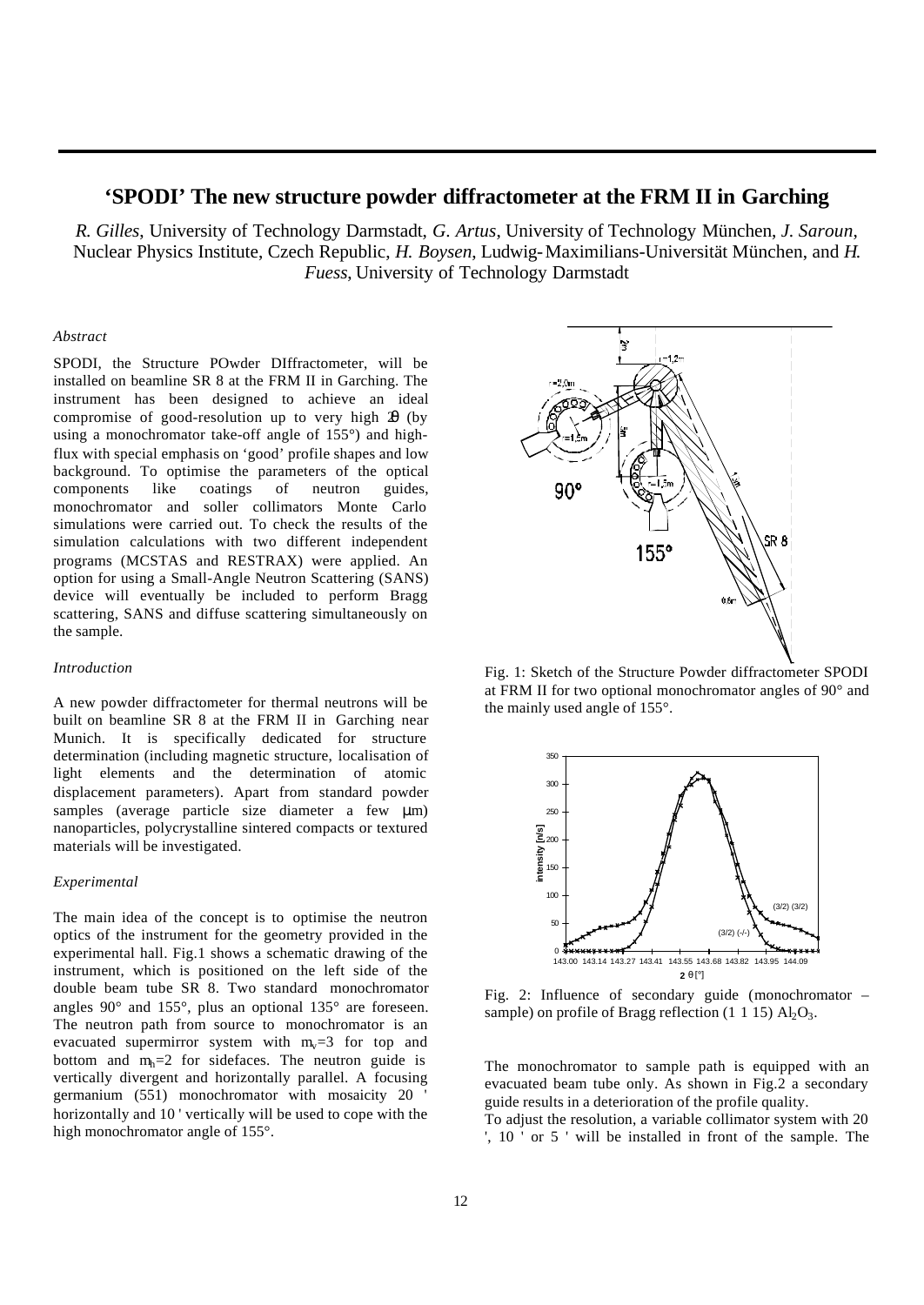detector system consists of 64 single  $He<sup>3</sup>$  detectors that are position sensitive in vertical direction (300mm height and 25mm wide). This allows a larger part of the Debye Scherrer cone to be included and allows data to be evaluated in selective ways. For example, one can use the middle part of the detector for high resolution or to find exact position of Bragg peaks at small 2θ angles which are normally shifted by the vertical divergence effect (see Fig. 3). Or one can carry out combined fits with several patterns obtained by dividing the detector height into several parts. If good resolution is not necessary the full height with high intensity can be used.

#### *Results and Discussion*

For optimization of the neutron optics the programs MCSTAS [2] and RESTRAX [3] based on Monte Carlo simulation techniques were used. To find the compromise

of good resolution and high intensity the components of the neutron optics like coating of supermirrors, choice of monochromator crystals, mosaicity of monochromator, divergency range and geometrical space of instrument have been taken into account. Table 1 exhibits an example of flux and intensity calculations up to the sample for a certain instrument configuration. Detailed comparisons of the programs with variations of the neutron optic parameters will be given elsewhere. Small deviations of the results of the programs are mainly caused by different methods used to calculate reflectivity and soller transmission. A flat plateau and homogeneous illumination of the sample results from tilting all single slabs of monochromator crystals in the simulation to optimum values. Bragg profiles of an  $\text{Al}_2\text{O}_3$  sample were performed to finally optimise all components of the powder diffractometer.



Fig. 3. Shift of Bragg peak position by changing the detector height from 100mm to 10mm resulting from vertical divergence effect.

| <b>MCSTAS</b><br><b>RESTRAX</b>                   |  |
|---------------------------------------------------|--|
| 1.5469<br>1.5469<br>wavelength $\lambda$ [Å]      |  |
| supermirror $(m_v/m_h)$<br>(3/2)<br>(3/2)         |  |
| $1.31E + 07$<br>Intensity $[n/s]$<br>$1.26E+07$   |  |
| flux $[n/s/cm^2]$<br>$1.28E + 06$<br>$1.31E + 06$ |  |

Table 1: Comparison of simulations of intensity and flux in the center of the sample with the programs MCSTAS and RESTRAX for a certain instrument configuration.

#### *Acknowledgement*

Financial support of the German BMBF under grant KFZ 03-FU5FRM is gratefully acknowledged. We would like to thank also P. Böni for fruitful discussions of the concept.

#### *References*

*[1] R. Gilles, H. Boysen, H. Fuess, Proceedings of German Neutron Scattering Conference (1999), Potsdam, 65.* [2] K. Nielsen, K. Lefmann, Neutron Ray-tracing package MCSTAS, Risø National Laboratory, Denmark, (1998).

[3] J. Saroun, J. Kuldar, J. Neutron Research Vol. 6 (1997), 125- 133.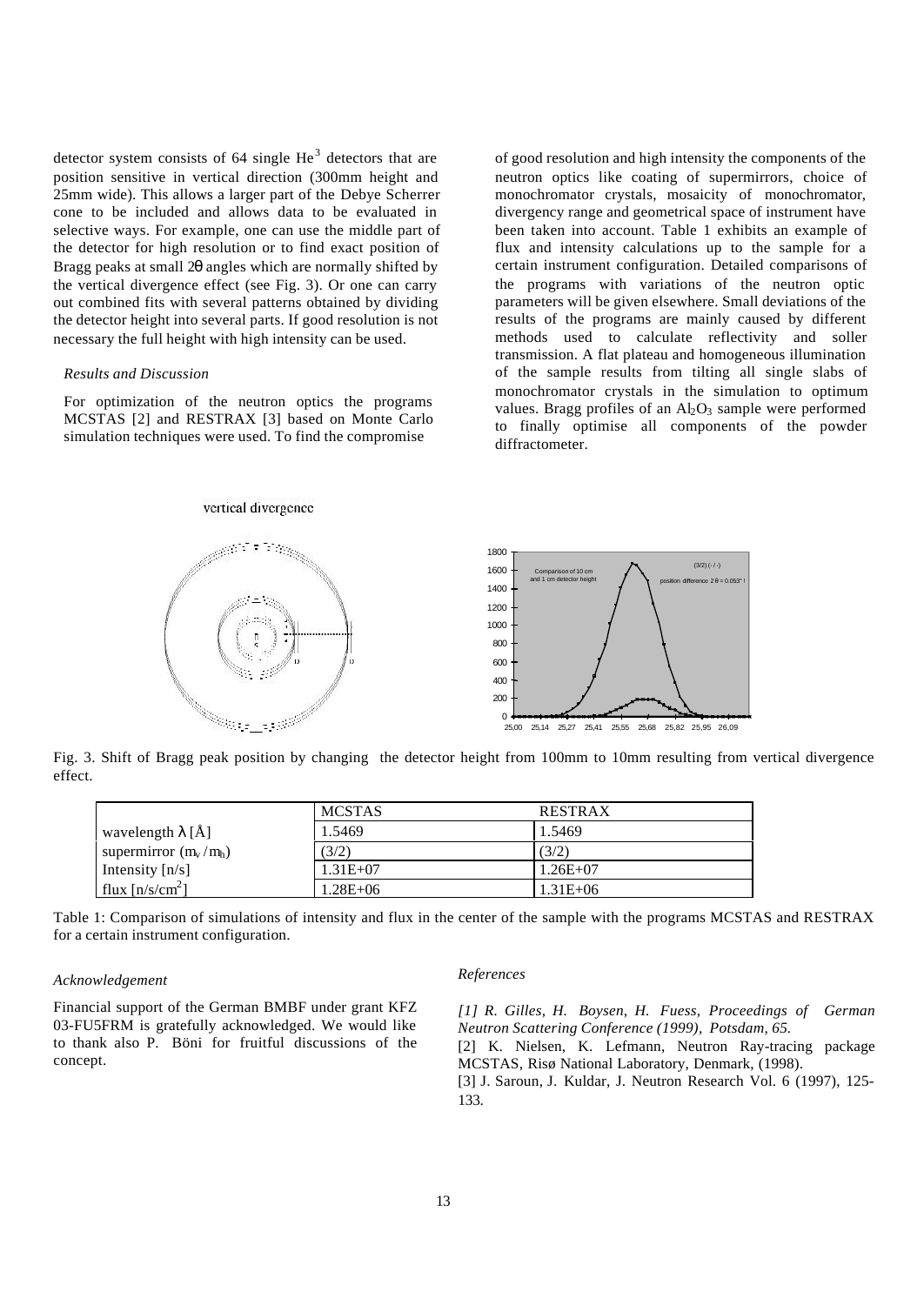# **WWW SITES OF GENERAL INTEREST TO POWDER DIFFRACTIONISTS**

*The Commission on Powder Diffraction (CPD)* http://www.iucr.ac.uk/iucr-top/comm/cpd/index.html

*The International Union of Crystallography (IUCr)* http://www.iucr.ac.uk/welcome.html

*The International Centre for Diffraction Data (ICDD)* http://www.icdd.com

*General crystallography:* http://www.unige.ch/crystal/w3vlc/crystal.index.html

# **THE IUCR COMMISSION ON POWDER DIFFRACTION - TRIENNIUM 1999-2002**

#### **Chairman: Prof. P. Scardi (Paolo)**

Dipartimento di Ingegneria dei Materiali, Università di Trento, 38050 Mesiano (TN), Italy; Tel: +39 0461 882417/67 | Fax: +39 (461) 881977 e-mail: Paolo.Scardi@ing.unitn.it

### **Secretary: Dr A.N. Fitch(Andy)**

ESRF, Grenoble France Tel: +33 476 88 25 32 | Fax: +33 476 88 25 42 e-mail: fitch@esrf.fr

#### **Dr R. Delhez (Rob)**

Laboratory of Materials Science, Delft University of Technology, Rotterdamseweg 137 2628 AL Delft, The Netherlands Tel: +31 15 2782261 | Fax: +31 (15) 278 6730 e-mail: Rob.Delehz@stm.tudelft.nl

#### **Prof. S.P. Sen Gupta (Siba)**

Department of Materials Science, IACS, Jadavpur, Calcutta 700032, India; Fax. +91 (33) 4732805 e-mail: MSSPSG@iacs.ernet.in

#### **Dr R.B. Von Dreele (Bob)**

LANSCE, Los Alamos National Laboratory, Los Alamos, NM 87545, USA; Fax: +1 (505) 6652676 e-mail: vondreele@lanl.gov

#### **Dr D. Balzar (Davor)**

National Institute of Standards and Technology Materials Science and Engineering Laboratory Div. 853, 325 Broadway Boulder, CO 80303 USA Tel: 303-497-3006 | Fax: 303-497-5030 e-mail: balzar@boulder.nist.gov

## **Prof. G. J. Kruger (Gert)**

Department of Chemistry & Biochemistry, Rand Afrikaans University, P O Box 524, Aucklandpark, South Afrika Tel: +27 11 489 2368 | Fax: +27 11 489 2360 e-mail: *gjk@na.rau.ac.za* 

#### **Prof. H. Fjellvåg**

Department of Chemistry, University of Oslo P O Box 1033, Blindern N0315 OSLO Norway e-mail: helmer.fjellvag@kjemi.uio.no

### **Prof. W I F (Bill) David**

Rutherfod Appleton Laboratory (CCLRC), Chilton, Didcot, Oxon OX11 OQX, United Kingdom e-mail: bill.david@rl.ac.uk

#### **Dr R.E. Dinnebier (Robert)**

Laboratory of Crystallography, University of Bayreuth, D-95440 Bayreuth, GERMANY Tel: +49 921 553880 Fax: +49 921 553770 e-mail: robert.dinnebier@uni-bayreuth.de

------------------------------------------------------------------

## **ICDD Representative Prof. R. L. Snyder (Bob)**

Department of Materials Science & Engineering, 2041 College Avenue, Ohio State University, Columbus, OH 43210-1179, USA; Fax: +1 (614) 2924668 e-mail: Snyder.355@osu.edu

## **Consultants**

# **Prof. R.J. Cernik (Bob)**

Daresbury Laboratory, daresbury, Warrington, WA4 4AD, UK; Fax: +44 (1925) 603 124 e-mail: R.J.Cernik@daresbury.ac.uk

#### **Dr F. Izumi (Fujio)**

National Institute for Research in Inorganic Materials 1-1 Namiki, Tsukuba, Ibaraki 305-0044, Japan TEL: +81-298-51-3354 (ext. 511); FAX: +81-298-52-7449 E-mail: izumi@nirim.go.jp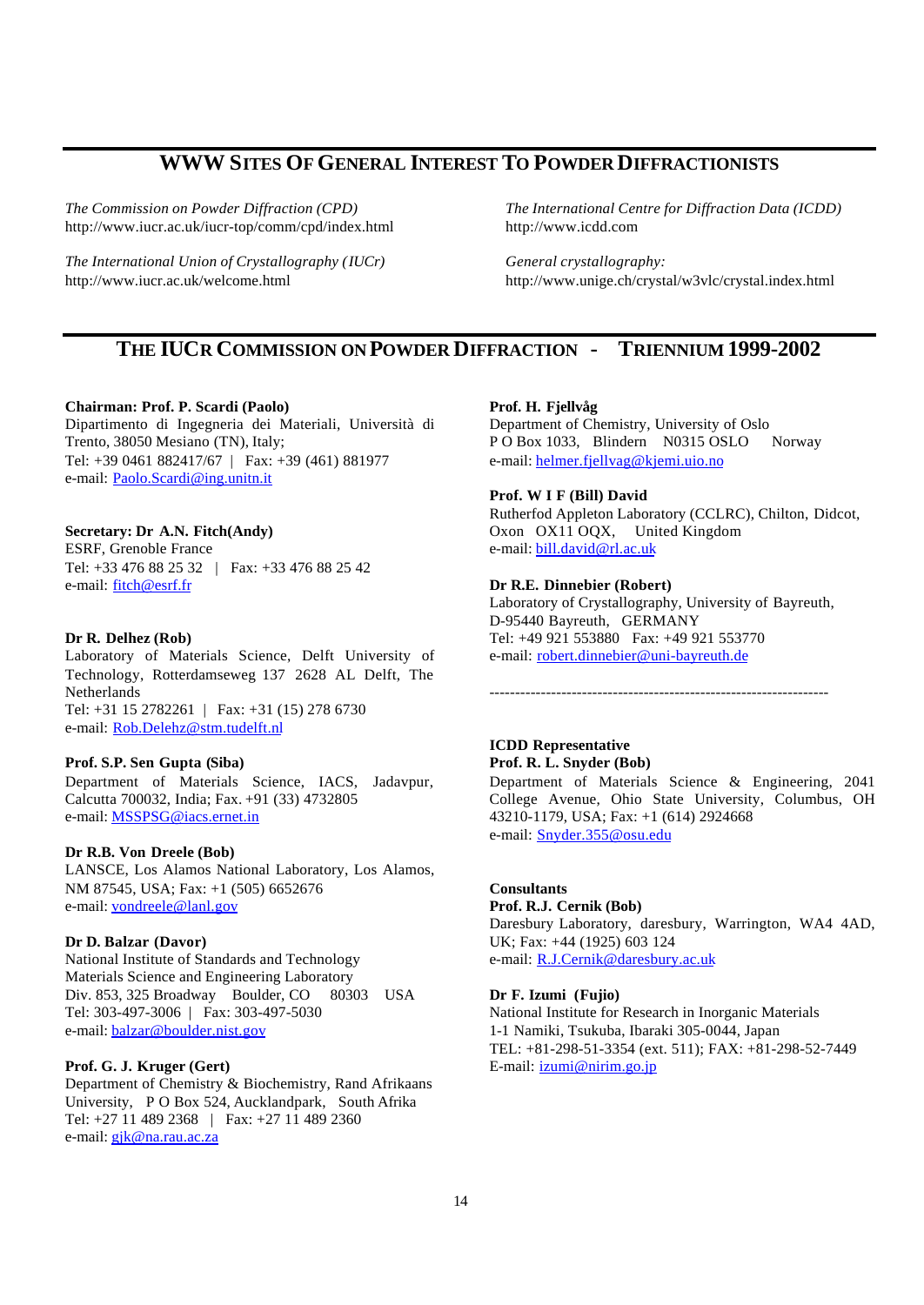# **News from the International Centre for Diffraction Data (ICDD)**

12 Campus Boulevard Phone: +610-325-9814 Newtown Square, PA 19073-3273 Fax: +610-325-9823



U.S.A. **E-mail:** info@icdd.com

## **ICDD Fall Meetings**

**The ICDD Annual Fall Meeting was recently held at ICDD Headquarters in Newtown Square, Pennsylvania. Following a new format, the meeting took place 21–23 October 1999, and assembled the ICDD Board of Directors, the Regional Co-chairs, and the Technical Subcommittee Chairs. The meeting provided an opportunity for these groups to participate in the strategic planning of the organization and to provide input on their respective activities.**



**ICDD Regional Co-chairs**

### **PPXRD-Pharmaceutical Powder X-ray Diffraction Symposium**

On 27–29 September 1999, the ICDD welcomed nearly 100 visitors attending the ICDD's first specialized conference, *The Pharmaceutical Powder X-ray Diffraction Symposium (PPXRD)*. Filled to capacity, ICDD Headquarters' west wing was the venue for scientific interactions, characterized by dynamic discussions and friendly exchanges of ideas among members of the X-ray diffraction and pharmaceutical communities.

Symposium registrations totaled 79; 16 invited speakers contributed to the total attendance of 95. Attendees represented nine countries including France, Germany, India, Israel, Italy, South Africa, Spain, United Kingdom and the U.S.A.

The technical program featured sessions on:

- ß Acquisition and Use of X-ray Powder Diffraction Data
- ß Polymorph Characterization by XRPD
- ß Structure Determination, Indexing and Molecular Modeling
- ß Pre-Formulation, Formulation, Patent & Regulatory Issues

Following the symposium, 38 of the PPXRD participants attended a workshop on *Structure Determination* on Thursday, 30 September. The workshop featured hands-on use of *Cerius2* and *Powder Solve*, Molecular Simulations Inc.'s software programs for display and determination of structures from powder data. Demonstrations of the Cambridge Structural Database were also included in the workshop.

Due to the overwhelming number of positive responses, the PPXRD will be repeated next year, tentatively scheduled for September 2000 in Europe. Monitor www.icdd.com/ppxrdsymp for updated information.

## **First International Workshop on Powder Diffraction**

The ICDD will sponsor an *X-ray Powder Diffraction Workshop* at St. Helens College, Merseyside, U.K., 6–8 December 1999. The first in a series of international workshops, the seminar will focus on the basis of X-ray powder diffraction, ways of obtaining good quality experimental data, the role of the ICDD and the Powder Diffraction File<sup>®</sup>, qualitative and semi-quantitative analysis, the use of reference intensity ratios, and exercises using PCPDFWIN® and PCSIWIN®.

#### **Awards and Presentations**

The Distinguished Grantee Award was presented to



Professor Ekkehart Tillmanns at the ICDD Spring Meeting in March for his contributions to the Powder Diffraction File<sup>®</sup> as a grantee and ambassador for the ICDD. Information about the ICDD's Grant-in-Aid Program is available at www.icdd.com or e-mail info@icdd.com.

The ICDD recently elected Professor Doctor Walter Eysel to join the astute group of ICDD

Distinguished Fellows, in recognition of his sustained, outstanding contributions to the International Centre for Diffraction Data.

The 1999 Barrett Award was presented to Howard F. McMurdie at the 48<sup>th</sup> Annual Denver X-ray Conference, 4 August 1999, in Steamboat Springs, Colorado. The Barrett Award is presented biennially at the Denver X-ray Conference (DXC) to recognize scientific achievements and contributions to the field of powder diffraction. DXC information can be obtained at www.dxcicdd.com.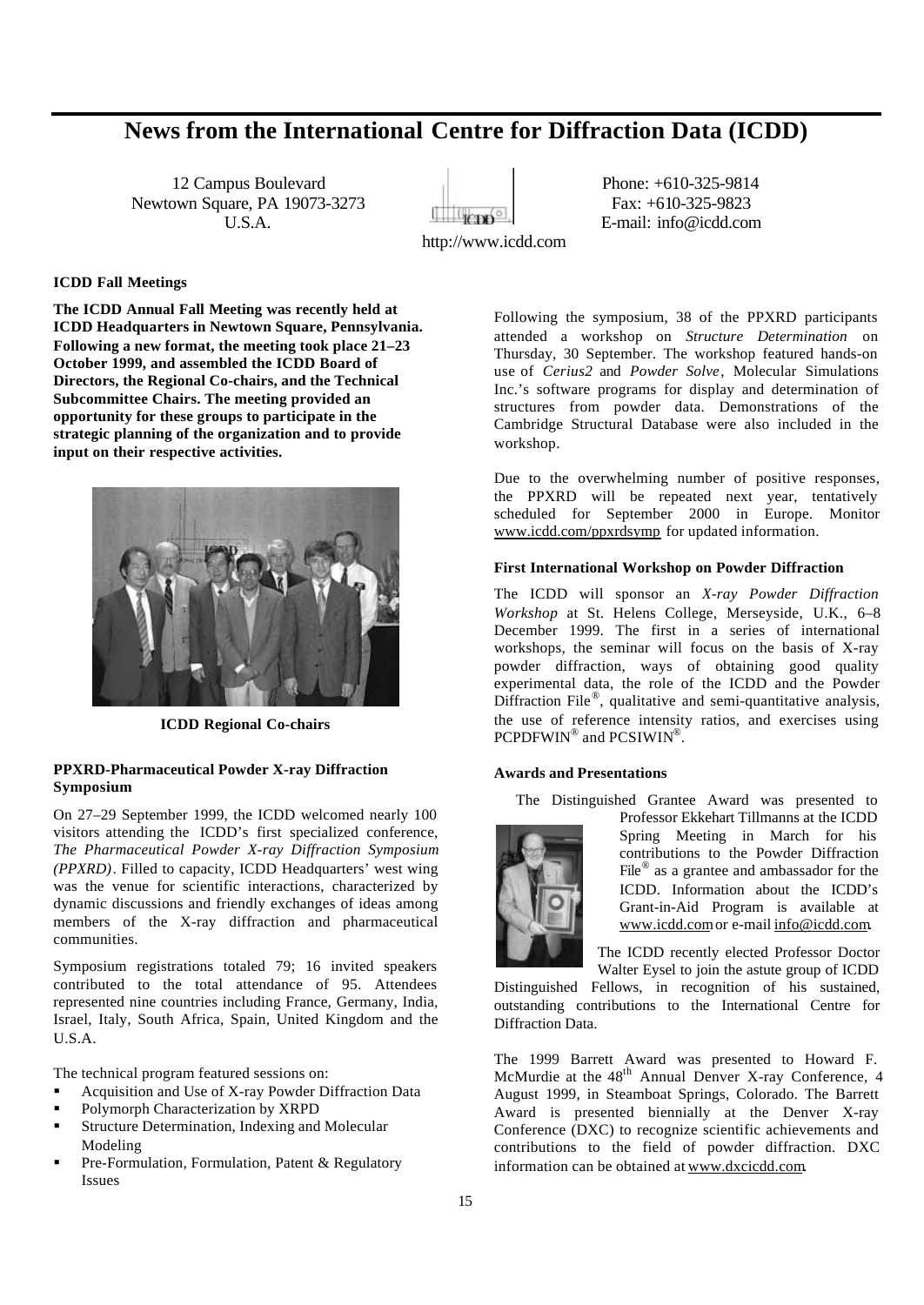# **COMPUTER CORNER Updates on Freely Available Crystallography and Powder Diffraction Software**

*Lachlan M. D. Cranswick*

Collaborative Computational Project No 14 (CCP14) for Single Crystal and Powder Diffraction Daresbury Laboratory, Warrington, Cheshire, WA4 4AD U.K E-mail: L.Cranswick@dl.ac.uk WWW: http://www.ccp14.ac.uk

Software presented in this section is a selection and a minor subset of freely available programs that can be evaluated at anytime by downloading off the internet using the given internet address and CCP14 software mirrors. The 'Computer Corner', which is meant to be a regular submission to the CPD newsletter, is dedicated to short reviews of new software and updates of existing one. Readers are invited to submit to the CPD Chairman or directly to the Computer Corner Editor, Dr. L. Cranswick, new software updates or information not covered here already.

#### **LMGP suite for Windows by Jean Laugier and Bernard Bochu**

This new GUI (graphical user interface) based suite contains **"OrientExpress"** Laue crystal alignment software; **"Equiv"** and **"Indx"** spacegroup software, **"Wulff"** wulff net generation software, **"Dispano"** anomalous scattering factor software, **"Celref"** unit cell refinement software and **"Poudrix"** powder pattern calculation software. Celref is a graphical unit cell refinement program that can read in a variety of raw data and peak profile formats, calculate peak positions based on the space group and has automatic matching of observed to calculated peaks making it very easy and quick to start performing unit cell refinements on new samples. It's ability to generate lines based on the spacegroup also means it can be use to help identify a spacegroup after indexing of an unknown powder.



*Fig 1: Celref unit-cell refinement interface.*

The Poudrix simluates powder diffraction patterns and can open Shelx, ICSD and Powder Cell structure files. It can also use in-built databases of "Brenann and Cowan or Sasaki" Anomalous Dispersion data to calculate the contribution of f' and f'' and the user can include parasitic Beta or Tungsten lines for laboratory instruments. Raw or previously calculated data files can compared with calculated profiles and patterns can also be displayed in Q space. While

PowderCell for Windows software by Krause and Nolze (refer: *http://www.ccp14.ac.uk/tutorial/powdcell/*) can quickly put a structure through classical phase transitions and multiple phase situations, Poudrix can accurately simulate synchrotron X-ray powder patterns where f' and f'' are important. Evaluating both freely available powder pattern simulation programs is highly recommended as you may find both extremely useful. The LMGP homepage is at *http://www.inpg.fr/LMGP/* while software tutorial and download information is at:





*Fig 2 : Poudrix powder diffraction pattern calculation interface*

## **Powder v2.0 (Sequel to "Convert") for Windows by Nita Dragoe**

#### The website for Powder has moved recently to *http://www.chem.t.u-*

*tokyo.ac.jp/appchem/labs/kitazawa/dragoe/software.html* (as well as being mirrored on the CCP14). The new "Powder" not only does powder data conversion but GUI based unit cell refinement (including Energy Dispersive Diffraction Data), powder pattern processing (background strip, alpha 2 strip, peak find) setup input files for common indexing programs as well as extra functionality.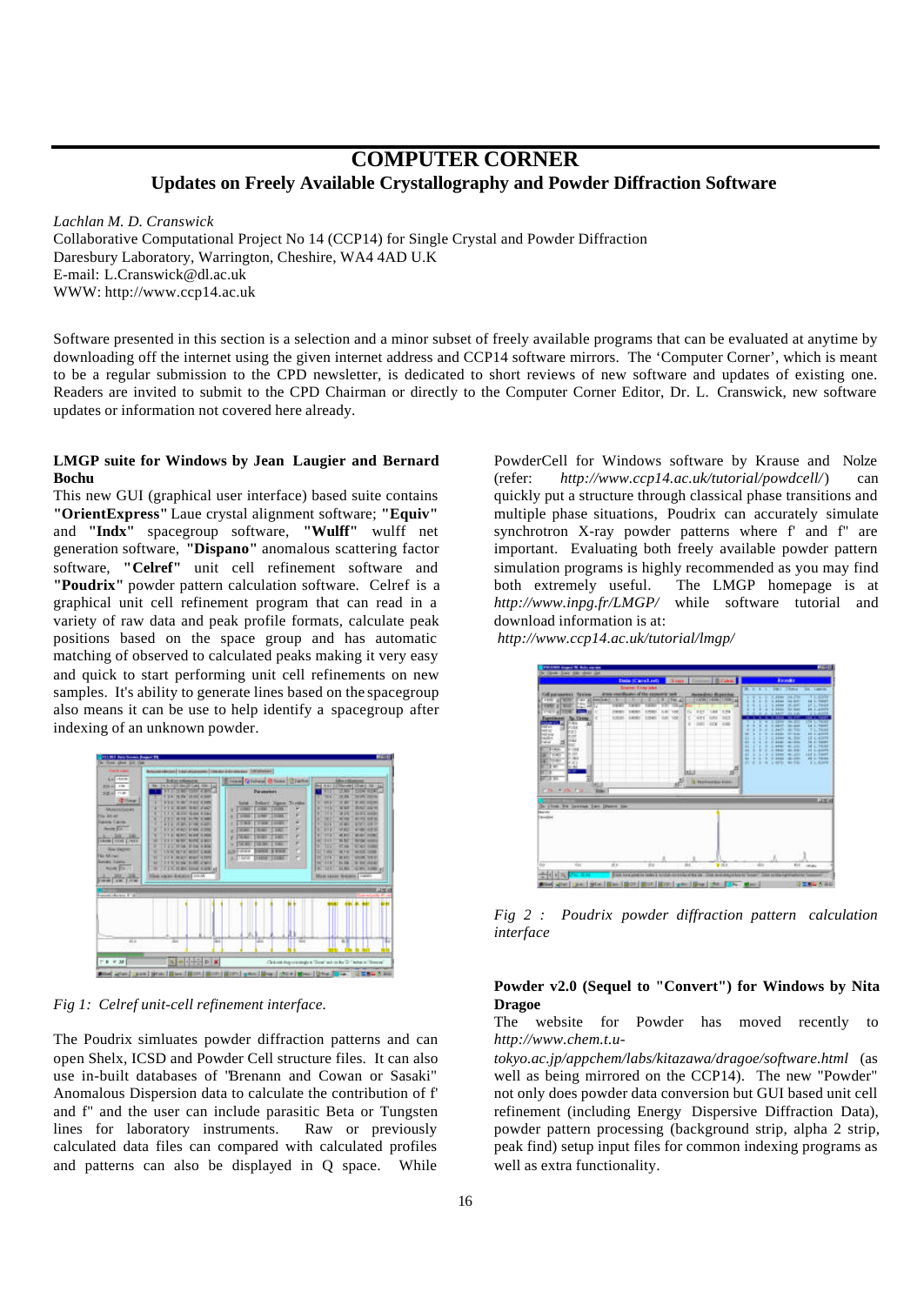

*Fig 3: Powder v2.0 powder diffraction toolkit in action.*

### **Beta version of GFOUR for Windows Fourier Map plugin for Fullprof Rietveld by Javier Gonzalez and Juan Rodriguez - Carvajal.**

A new plugin for Fullprof is the GFOUR Fourier Map for Windows generation and viewing program which can be downloaded from its home site at *ftp://charybde.saclay.cea.fr/pub/divers/progs\_pc/fourier/*, or CCP14 mirrors. Amongst its abilities, GFOUR can overlay atom labels on the Fourier map and pan through the slices using the GUI icons. As Juan mentioned during the ILL Powder Diffraction workshop earlier this year, these types of programs can be used with any Rietveld that supports the basic formats used by these software packages.



*Fig 4: Example of GFOUR program panning up through Fourier slices.*

### **CRYSFIRE (CRYS2RUN of old) Powder Indexing Suite Update by Robin Shirley**

By the time this newsletter gets to print, there should be an update of Robin Shirley's CRYSFIRE Powder Indexing Suite for PC at *http://www.ccp14.ac.uk/tutorial/crys/*. Crysfire now links into 8 different indexing programs, **ito**, **dicvol**, **treor**, **lzon**, **taup**, **kohl**, **fjzn** and **losh** and can summarize in a single file, one result per line from all the above indexing

programs. The update version will now permit 200 observations, has more appropriate defaults for **dicvol,** a new version of **losh**, better pattern editing for creating subsets of peaks and minor bug fixes. People at the CRYSFIRE demonstration at the Software Fayre during IUCr Glasgow 99 would have seen it successfully index some protein powder diffraction data provided by Bob von Dreele.

| Mi-035 Frank - DITUITI<br>周回风                                                                                                                                                                                                                                                                                               |
|-----------------------------------------------------------------------------------------------------------------------------------------------------------------------------------------------------------------------------------------------------------------------------------------------------------------------------|
| H - ※ 되 E H - [ B] E - [ B] - [ B] - [ B] - [ B]                                                                                                                                                                                                                                                                            |
| Weteret liti loaded                                                                                                                                                                                                                                                                                                         |
| Worl LBVS command (or HELP): say<br>ieve Corrent Deteset                                                                                                                                                                                                                                                                    |
| hvailable Tormats are:                                                                                                                                                                                                                                                                                                      |
| C = CRVS - for relaading later back into this program (default)<br>0 - 0007 - to target an indexing program<br>DICVOLSI TREORSH, TRUP IPOMIERI<br><b>THERE</b><br>KUHL (THO), FJZN6, 170N621, 105HF26E<br>F - Powder CIF - IUCr Crustaliographic Interchange Format<br>X - exit back to main monu without writing data file |
| In which format (C = CRVS, O = ORAT, F = CIF; default CRVS); g = ODAT                                                                                                                                                                                                                                                       |
| The target auto-indexima program is specified by a 2-letter cade, as follows:                                                                                                                                                                                                                                               |
| II = ITO12. DV = DICVOLS1. TW = TREORSO, TP = TAUP<br>KL - KOHL, FJ - FJZNS, LZ - LZONSZ1, LS - LOSHFZNF<br>(or EX io Exit io main menu)                                                                                                                                                                                    |
| lease type in the code now (II, IV, IV, IV, KL, FJ, LZ, LS, EX);                                                                                                                                                                                                                                                            |

*Fig 5: While in CRYSFIRE, about to target and run one of the 8 supported indexing programs.*

#### **Cryscon for Windows Shareware by Eric Dowty**

Cryscon is a new piece of shareware software that will import and export structures in different structure formats such as Shelx, GSAS, DBWS, CIF, ICSD, Fullprof, Rietan,

| File: E'soynanni Alangde Andlossane<br>Templant<br><b>Entertain Innovatories</b><br>power Tame pour Plan<br><b>Senate</b><br><b>Newto Did</b><br>a-Burstall<br>whence it<br>$-0.823$<br><b>Toyota Instruction Plannance and</b><br>Roll Tabell<br>Bab-<br>Concel   Tuesdam<br>forectionnel<br>Terri<br>Sumply.<br>36 0.000 N 9.1450<br>L. Tu<br>Somety - Space great C1 2/11<br>2時<br>0.15636<br>1,350,00<br>41.<br>Prosessery towards<br><b>Citations</b><br>200<br>C. COLLS<br>3.9300<br>$\overline{a}$<br>C. Input were still<br>8 F R<br>5.0.<br>8,11130<br>$-1$<br>0.07016<br>O NEwtown<br>5.0.<br>8. 负信号<br>8.89690<br>Parametersushees<br>Talmanovice (CL<br>on a bay<br>Edeployment Far<br>Transferencia e pola<br><b>Ro temperature factor</b><br><b>STORY 4388 + 14</b><br><b>AMAGE</b><br>a based a<br><b>Ro vactor</b><br>x14454<br><b>Bilder</b><br>biheate 11<br>The College of the College of the College of the College of the College of<br>4308 + 11<br>Chevin N<br>$0.048 - 1$<br>Char | <b>Charmel Direct Income</b> | <b>Little</b>      |
|-----------------------------------------------------------------------------------------------------------------------------------------------------------------------------------------------------------------------------------------------------------------------------------------------------------------------------------------------------------------------------------------------------------------------------------------------------------------------------------------------------------------------------------------------------------------------------------------------------------------------------------------------------------------------------------------------------------------------------------------------------------------------------------------------------------------------------------------------------------------------------------------------------------------------------------------------------------------------------------------------------------|------------------------------|--------------------|
|                                                                                                                                                                                                                                                                                                                                                                                                                                                                                                                                                                                                                                                                                                                                                                                                                                                                                                                                                                                                           |                              |                    |
|                                                                                                                                                                                                                                                                                                                                                                                                                                                                                                                                                                                                                                                                                                                                                                                                                                                                                                                                                                                                           |                              |                    |
|                                                                                                                                                                                                                                                                                                                                                                                                                                                                                                                                                                                                                                                                                                                                                                                                                                                                                                                                                                                                           |                              |                    |
|                                                                                                                                                                                                                                                                                                                                                                                                                                                                                                                                                                                                                                                                                                                                                                                                                                                                                                                                                                                                           |                              |                    |
|                                                                                                                                                                                                                                                                                                                                                                                                                                                                                                                                                                                                                                                                                                                                                                                                                                                                                                                                                                                                           |                              |                    |
|                                                                                                                                                                                                                                                                                                                                                                                                                                                                                                                                                                                                                                                                                                                                                                                                                                                                                                                                                                                                           |                              |                    |
|                                                                                                                                                                                                                                                                                                                                                                                                                                                                                                                                                                                                                                                                                                                                                                                                                                                                                                                                                                                                           |                              |                    |
|                                                                                                                                                                                                                                                                                                                                                                                                                                                                                                                                                                                                                                                                                                                                                                                                                                                                                                                                                                                                           |                              |                    |
|                                                                                                                                                                                                                                                                                                                                                                                                                                                                                                                                                                                                                                                                                                                                                                                                                                                                                                                                                                                                           |                              |                    |
|                                                                                                                                                                                                                                                                                                                                                                                                                                                                                                                                                                                                                                                                                                                                                                                                                                                                                                                                                                                                           |                              |                    |
|                                                                                                                                                                                                                                                                                                                                                                                                                                                                                                                                                                                                                                                                                                                                                                                                                                                                                                                                                                                                           |                              | 1444               |
|                                                                                                                                                                                                                                                                                                                                                                                                                                                                                                                                                                                                                                                                                                                                                                                                                                                                                                                                                                                                           |                              | clod               |
|                                                                                                                                                                                                                                                                                                                                                                                                                                                                                                                                                                                                                                                                                                                                                                                                                                                                                                                                                                                                           |                              | cost               |
|                                                                                                                                                                                                                                                                                                                                                                                                                                                                                                                                                                                                                                                                                                                                                                                                                                                                                                                                                                                                           |                              |                    |
|                                                                                                                                                                                                                                                                                                                                                                                                                                                                                                                                                                                                                                                                                                                                                                                                                                                                                                                                                                                                           |                              | <b>BustelMaker</b> |
|                                                                                                                                                                                                                                                                                                                                                                                                                                                                                                                                                                                                                                                                                                                                                                                                                                                                                                                                                                                                           |                              |                    |

*Fig 6: Cryscon structure interconversion and transformation interface*

etc. It will also perform structure transformations via a GUI interface; but still allowing complete control on such parameters as pre and post translations. If going from a lower to higher symmetry space group, Cryscon has the option to merge atoms within a user specified distance and to populate the unit cell in various ways making it a very useful tool for generating trail models based on known structures. Cryscon can use the structures to calculate powder patterns and single crystal precession simulations. It is downloadable from *http://www.shapesoftware.com/#anchor\_cryscon*.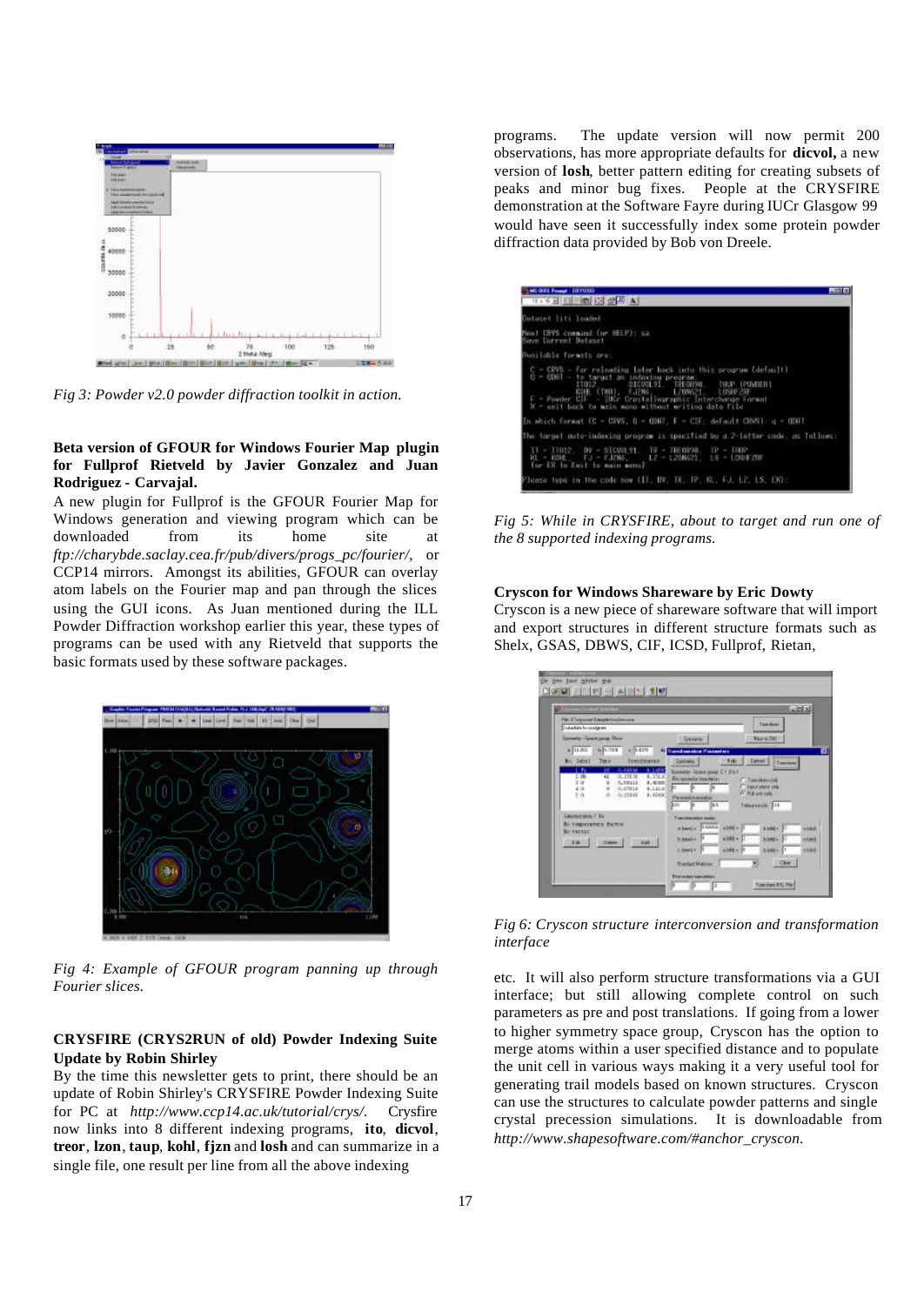#### **Resources on the Web for Bob von Dreele and Alan Larsen's GSAS**

A large number of resources based around GSAS are available off the internet via *http://www.ccp14.ac.uk/solution/gsas/*. This includes the availability of the new beta version of GSAS released in July 1999. Resources include structure viewing programs that import GSAS files (such as GUI WinOrtep and GUI WinStruplo). There are multiple programs to convert GSAS plot files into ASCII formats suitable for scientific graphing. There is also a link to Brian Toby's Tcl/Tk based GUI interface for GSAS which works on UNIX and PC.



*Fig 7: EXPGUI GSAS interface with "liveplot" window open while starting on a Le Bail extraction.*

## **Platon/"System S" Structure Checking and Single Crystal Suite by Ton Spek**

A program that should be part of any crystallographer's toolkit is the Platon software by Ton Spek at *http://www.cryst.chem.uu.nl/platon/*. Platon functionality includes the addsym algorithm to check for extra symmetry in the structure; automatically generating CSD Cambridge Database queries to check if the structure has been solved already or vet related structures, ORTEP plots and Povray output for generating photorealistic images of crystal



*Fig 8: Interactively investigating a structure in Platon and interactively obtaining bond length and angle information by clicking on atoms of interest.*

structures.

For Any program that can output a legitimate Shelx, CIF or native Platon file can immediately have access to this functionality. Basic run throughs on Platon are available at the above Platon site or in the CCP14 tutorials area at *http://www.ccp14.ac.uk/tutorial/platon/*The UNIX version of Platon also has "System S", a structure solution and refinement suite that links into 5 structure solution packages (Shelx97, Shelx86, Sir, Crunch and Dirdif) which can be highly useful for people trying to solve structures from powder data. If already a Windows PC user, it is not that difficult to get a dual boot Windows/(freeware UNIX: Linux or BSD UNIX) system installed. Webpages on creating dual boot PC systems for crystallographic usage are available via *http://www.ccp14.ac.uk/solution/linux/* and *http://www.ccp14.ac.uk/solution/bsdunix/*. Linux is probably the best option at the moment for a client based UNIX style operating system on PC but the BSD based UNIX's are a very credible alternative and have a much better reputation for security to limit hacker intrusions.

#### **Useful non-Crystallographic Utility Software**

Whether it is grinding through a thousand or so energy dispersive powder patterns, watching refinement cycles go by or setting up complex constraints, the hours, days, months spent on these activities can seem more pleasant when listening to some music. Most modern computers give the option of listening to a music CDs via the CD-ROM (using earphones if sharing an office or slumming it in an open plan area). A very nifty bit of free software is the "EasyCD" audio CD player by Linas Purinis and is downloadable from the internet at *http://www.is.lt/linas/easycd/*.

EasyCD is the Platon of Windows audio CD players; not only allowing complete control of playing order, keyboard hot keys for those who dislike computer mice, different "skins" interfaces, and the ability to connect to a CDDB (CD Audio Database) server on the internet to automatically grab the CD title and track information for a new audio CD.



*Fig 9: Optimising the EasyCD play list while Winplotr/Fullprof'ing away in the background*

*Lachlan* (E-mail: L.Cranswick@dl.ac.uk)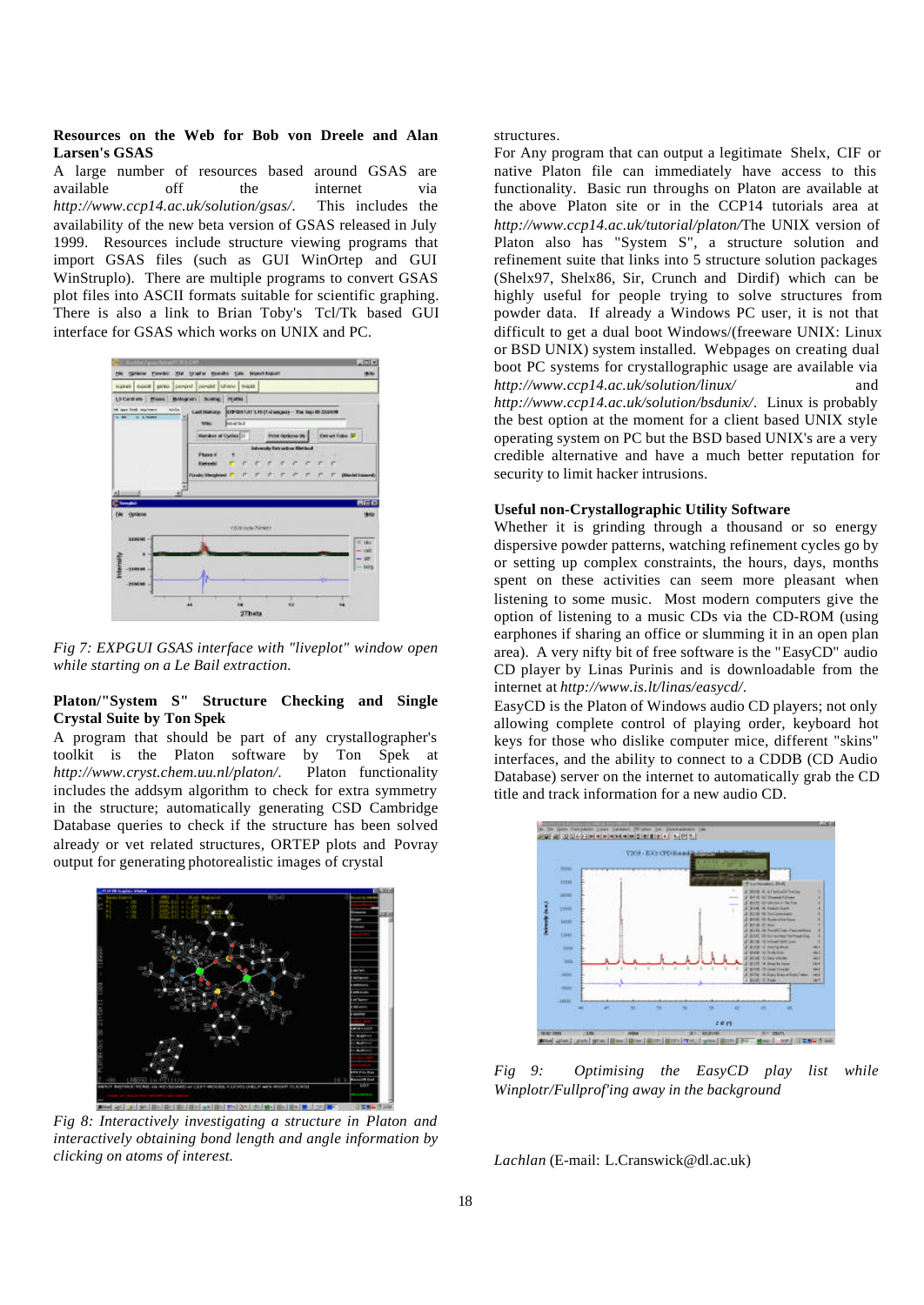# **WHAT'S ON**

**Structural Characterization of Amorphous and Nanocrystalline Materials**, Ismailia, Egypt, 22-27 January 2000. **http://biohome.aucegypt.edu/cnfrnce2000/conf2000.html**

**21st meeting of the Society of Crystallographers in Australia (SCA)**, Thredbo, New South Wales, 1st-4th February 2000 **http://rsc.anu.edu.au/~welberry/crystal21/**

**NOBUGS-III (New Opportunities for Better User Group Software) conference**, Chester, UK, 12th - 14th April 2000 **http://srs.dl.ac.uk/nobugs/nobugs3/**

**EPDIC-7, 7th European Powder Diffraction Conference**, Barcelona, Spain, 20th-23th May 2000. **http://icmuix.icmab.es/epdic7/**

**A Short Course on Rietveld Analysis**, Atlanta, GA, USA, 14-16, June, 2000. **http://www.chemistry.gatech.edu/~angus/short\_course/frame\_set.html**

**ACA2000 - American Crystallographic Association Annual Meeting**, St. Paul, Minnesota, 22-27 July, 2000. **http://www.hwi.buffalo.edu/ACA/ACA-Annual/StPaul/StPaul.html**

**The 49th Annual Denver X-Ray Conference**, *X-ray Analysis in the 21st Century* Denver, CO, USA, 31 July-4 August, 2000 **http:// www.dxcicdd.com**

**ECM 19 - 19th European Crystallographic Meeting**, Nancy, France, 25th - 31st August 2000 **http://www.lcm3b.u-nancy.fr/ecm19/**

**20th Conference on Applied Crystallography,** Hotel "Stok", Vistwa, Poland, 4-7 September, 2000 **http://www.us.edu.pl/uniwersytet/konferencje/2000/cac/tekst/index.shtml**

**International Workshop on Rietveld Refinement**, Hotel "Stok", Vistwa, Poland, 8-10 September, 2000 **http://www.us.edu.pl/uniwersytet/konferencje/2000/cac/tekst/index.shtml**

**IWPCPS-1 1st Int. Workshop on Physical Characterization of Pharmaceutical Solids**, Lancaster PA USA, 24-29 Sept., 2000 **http://www.assci.com/~marekz/IWPCPS-1.htm**

**VII Workshop Structure Determination and Refinement from Powder Diffraction Data,** Bayreuth, Germany, 4-8 Oct., 2000 **http://www.uni-bayreuth.de/departments/crystal/workshop2000**

*ICDD Clinics:*

**X-ray Powder Diffraction Workshop**, St. Helens College, Merseyside, U.K., 6–8 December 1999 **http://www.icdd.com/education/clinics/**

**Advanced Methods in X-ray Fluorescence Spectrometry**, ICDD, Newtown Square, Pennsylvania, U.S.A., 8-12 May 2000 **http://www.icdd.com/education/clinics/**

**Fundamentals of X-ray Powder Diffraction**, ICDD, Newtown Square, Pennsylvania, U.S.A., 5-9 June 2000 **http://www.icdd.com/education/clinics/**

**Advanced Methods in X-ray Powder Diffraction**, ICDD, Newtown Square, Pennsylvania, U.S.A., 12-16 June 2000 **http://www.icdd.com/education/clinics/**